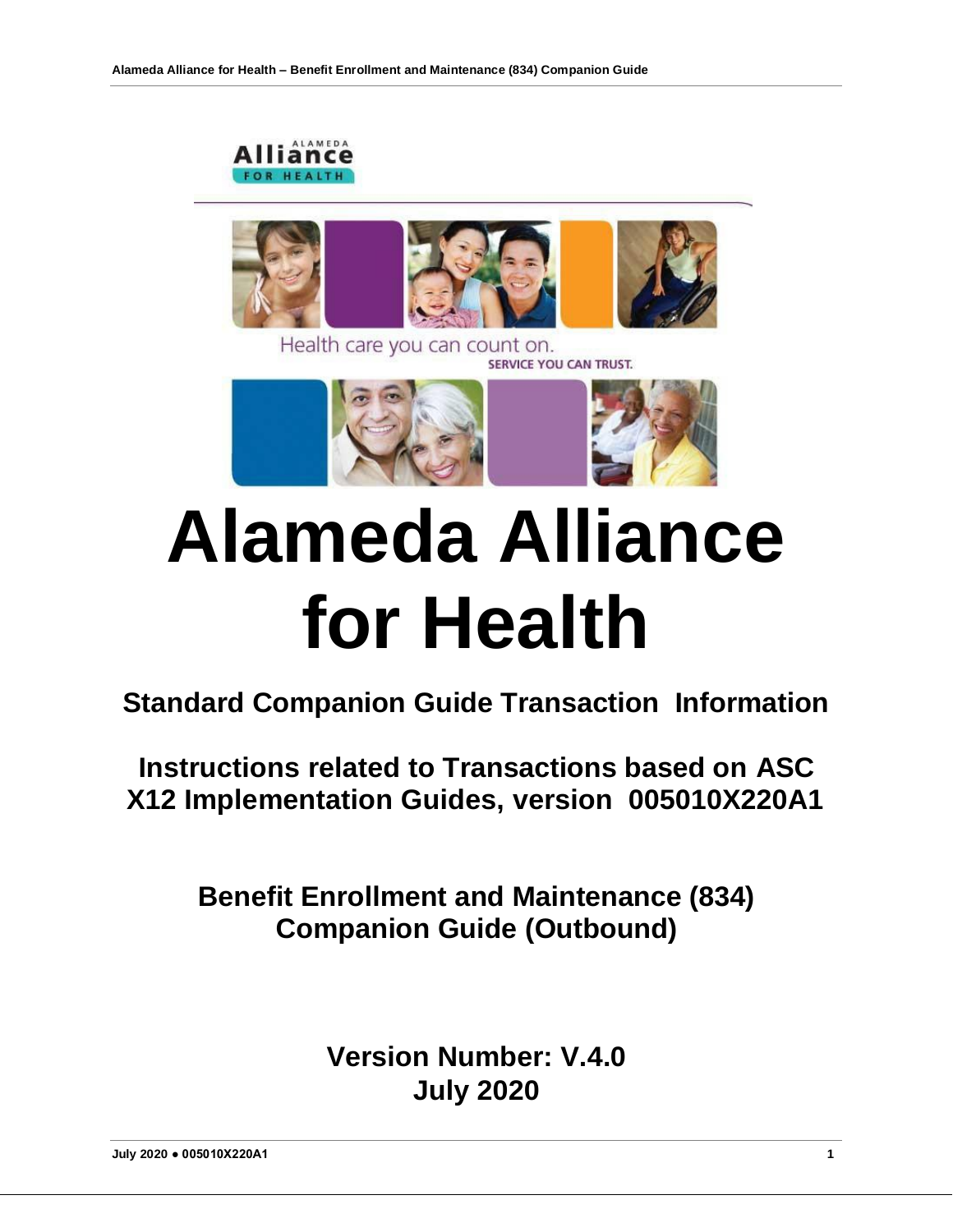This template is Copyright © 2010 by The Workgroup for Electronic Data Interchange (WEDI) and the Data Interchange Standards Association (DISA), on behalf of the Accredited Standards Committee (ASC) X12. All rights reserved. It may be freely redistributed in its entirety provided that this copyright notice is not removed. It may not be sold for profit or used in commercial documents without the written permission of the copyright holder. This document is provided "as is" without any express or implied warranty. Note that the copyright on the underlying ASC X12 Standards is held by DISA on behalf of ASC X12.

2013 © Companion Guide copyright by Alameda Alliance for Health

# **Preface**

Companion Guides (CG) may contain two types of data, instructions for electronic communications with the publishing entity (Communications/Connectivity Instructions) and supplemental information for creating transactions for the publishing entity while ensuring compliance with the associated ASC X12 IG (Transaction Instructions). Either the Communications/Connectivity component or the Transaction Instruction component must be included in every CG. The components may be published as separate documents or as a single document.

The Communications/Connectivity component is included in the CG when the publishing entity wants to convey the information needed to commence and maintain communication exchange.

The Transaction Instruction component is included in the CG when the publishing entity wants to clarify the IG instructions for submission of specific electronic transactions. The Transaction Instruction component content is limited by ASCX12's copyrights and Fair Use statement.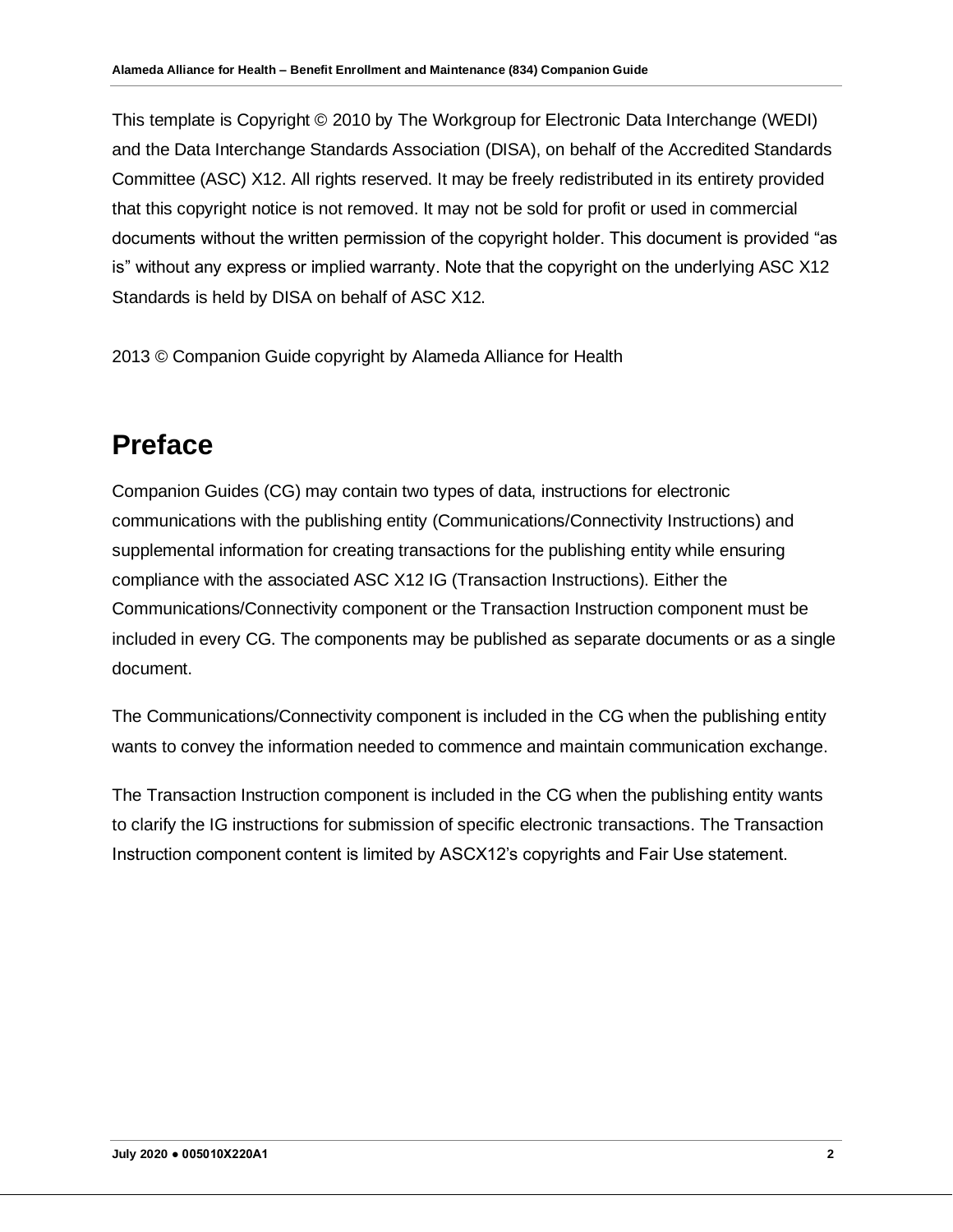# **Table of Contents**

| 1                |                                                                                       |  |
|------------------|---------------------------------------------------------------------------------------|--|
|                  |                                                                                       |  |
|                  |                                                                                       |  |
|                  |                                                                                       |  |
|                  |                                                                                       |  |
|                  |                                                                                       |  |
| $\boldsymbol{2}$ |                                                                                       |  |
| 3                |                                                                                       |  |
| 4                |                                                                                       |  |
|                  |                                                                                       |  |
|                  | 4.2 Example: 834 Full (reconciliation) file; Graphical representation of a sample de- |  |
|                  |                                                                                       |  |
|                  |                                                                                       |  |
|                  |                                                                                       |  |
|                  |                                                                                       |  |
|                  |                                                                                       |  |
|                  |                                                                                       |  |
| 5                |                                                                                       |  |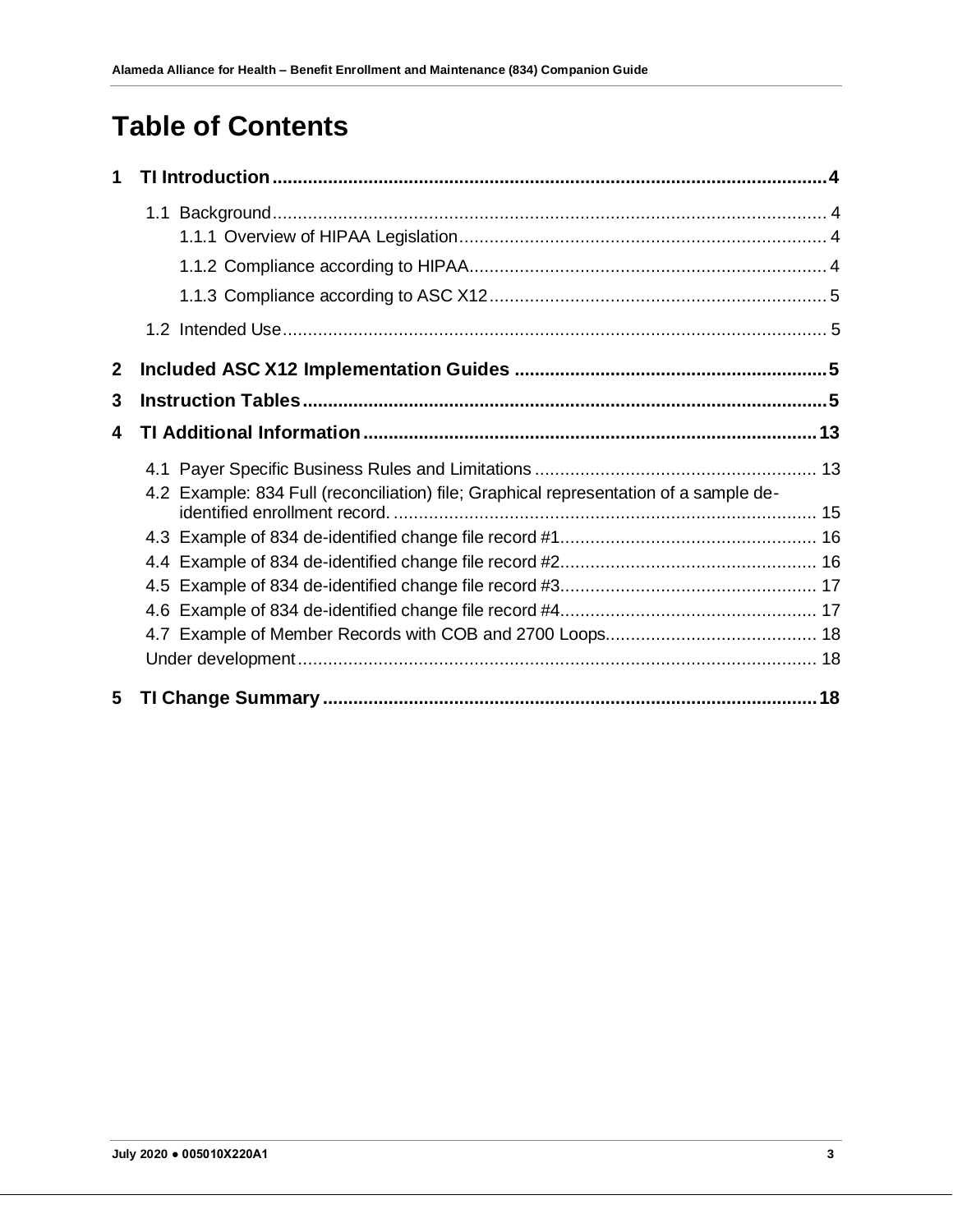# <span id="page-3-0"></span>**Transaction Instruction (TI)**

# <span id="page-3-1"></span>**1 TI Introduction**

# **1.1 Background**

## **1.1.1 Overview of HIPAA Legislation**

The Health Insurance Portability and Accountability Act (HIPAA) of 1996 carries provisions for administrative simplification. This requires the Secretary of the Department of Health and Human Services (HHS) to adopt standards to support the electronic exchange of administrative and financial health care transactions primarily between health care providers and plans. HIPAA directs the Secretary to adopt standards for transactions to enable health information to be exchanged electronically and to adopt specifications for implementing each standard HIPAA serves to:

- Create better access to health insurance
- Limit fraud and abuse
- Reduce administrative costs

# <span id="page-3-2"></span>**1.1.2 Compliance according to HIPAA**

The HIPAA regulations at 45 CFR 162.915 require that covered entities not enter into a trading partner agreement that would do any of the following:

- Change the definition, data condition, or use of a data element or segment in a standard.
- Add any data elements or segments to the maximum defined dataset.
- Use any code or data elements that are marked "not used" in the standard's implementation specifications or are not in the standard's implementation specification(s).
- Change the meaning or intent of the standard's implementation specification(s).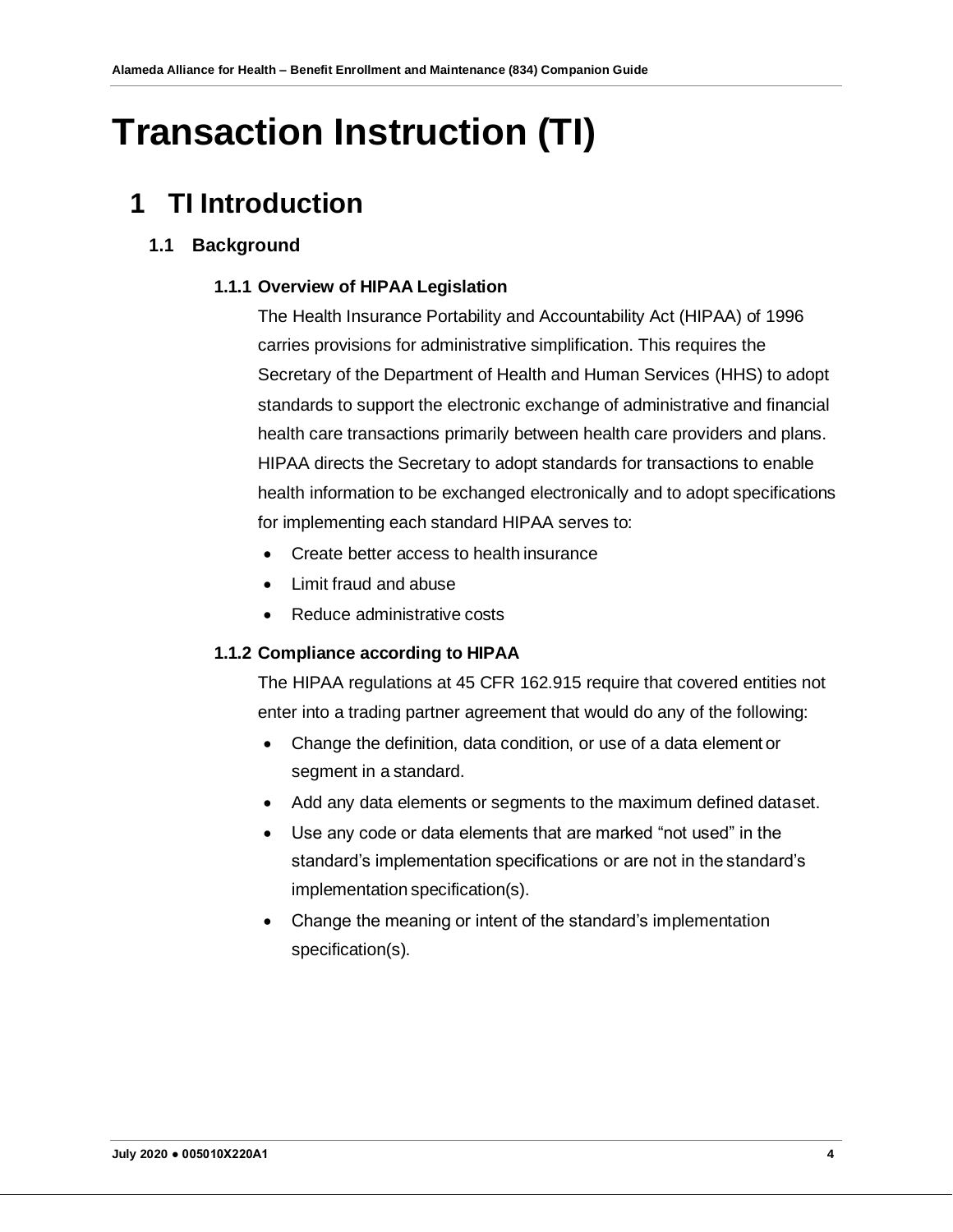#### <span id="page-4-0"></span>**1.1.3 Compliance according to ASC X12**

ASC X12 requirements include specific restrictions that prohibit trading partners from:

- Modifying any defining, explanatory, or clarifying content contained in the implementation guide.
- Modifying any requirement contained in the implementationguide.

## <span id="page-4-1"></span>**1.2 Intended Use**

The Transaction Instruction component of this companion guide must be used in conjunction with an associated ASC X12 Implementation Guide. The instructions in this companion guide are not intended to be stand-alone requirements documents. This companion guide conforms to all the requirements of any associated ASC X12 Implementation Guides and is in conformance with ASC X12's Fair Use and Copyright statements.

# <span id="page-4-2"></span>**2 Included ASC X12 Implementation Guides**

This table lists the X12N Implementation Guides for which specific transaction Instructions apply and which are included in Section 3 of this document.

**Unique ID Name** 005010X220A1 Benefit Enrollment and Maintenance (834)

# <span id="page-4-3"></span>**3 Instruction Tables**

The Transaction Table contains one or more rows for each segment for which a supplemental instruction is needed. The Transaction Table does not represent all of the fields necessary for a successful transaction. The TR3 should be reviewed for additional fields that are required and/or are situational and should be included if they are available in your claims/encounters system. Only those elements that the Alliance expects to see or those that required commentary are presented in the Transaction Table

#### **Legend**

SHADED rows represent "segments" in the X12N implementation guide.

NON-SHADED rows represent "data elements" in the X12N implementation guide.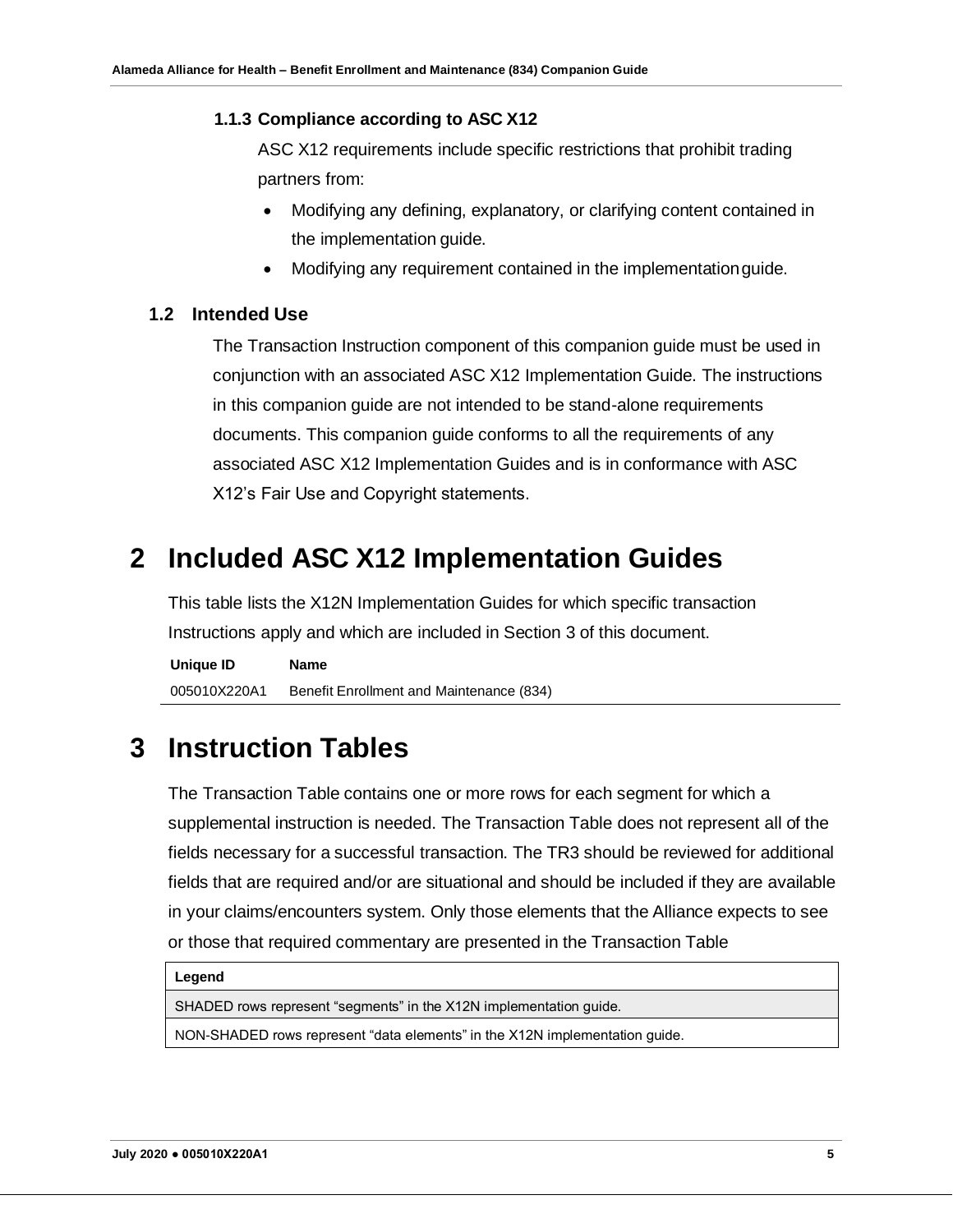|         |                                 | Alameda Alliance for Health's 834 Benefit Enrollment and Maintenance Transaction Table |                              |                                                                                                                                                                                                                                                                                                                                                                                                                         |
|---------|---------------------------------|----------------------------------------------------------------------------------------|------------------------------|-------------------------------------------------------------------------------------------------------------------------------------------------------------------------------------------------------------------------------------------------------------------------------------------------------------------------------------------------------------------------------------------------------------------------|
| Loop ID | Reference                       | <b>Name</b>                                                                            | <b>Codes</b>                 | <b>Notes/Comments</b>                                                                                                                                                                                                                                                                                                                                                                                                   |
|         | <b>ISA</b>                      | Interchange Control Header                                                             |                              |                                                                                                                                                                                                                                                                                                                                                                                                                         |
|         | <b>ISA01</b>                    | Authorization Information<br>Qualifier                                                 | 00                           | The Alliance expects to<br>send "00" in this segment.                                                                                                                                                                                                                                                                                                                                                                   |
|         | ISA03                           | <b>Security Information Qualifier</b>                                                  | 00                           | The Alliance expects to<br>send "00" in this segment.                                                                                                                                                                                                                                                                                                                                                                   |
|         | <b>ISA05</b>                    | Interchange ID Qualifier                                                               | 30                           | <b>U.S Federal Tax</b><br><b>Identification Number</b>                                                                                                                                                                                                                                                                                                                                                                  |
|         | ISA06                           | Interchange Sender ID                                                                  | 943216947                    | The Alliance's Federal Tax<br>ID                                                                                                                                                                                                                                                                                                                                                                                        |
|         | ISA07                           | Interchange ID Qualifier<br>(Receiver)                                                 | 30                           | <b>U.S Federal Tax</b><br><b>Identification Number</b>                                                                                                                                                                                                                                                                                                                                                                  |
|         | <b>ISA08</b>                    | Interchange Receiver ID                                                                | Receiver's Federal Tax<br>ID | Receiver's Federal Tax ID                                                                                                                                                                                                                                                                                                                                                                                               |
|         | <b>ISA11</b>                    | <b>Repetition Separator</b>                                                            | Λ                            | A carat $($ <sup><math>\land</math></sup> ) is preferred by<br>the Alliance                                                                                                                                                                                                                                                                                                                                             |
|         | <b>ISA15</b><br>Usage Indicator |                                                                                        | P or T                       | P - Production Data<br>T - Test Data<br>Use "T" during testing.                                                                                                                                                                                                                                                                                                                                                         |
|         | <b>ISA16</b>                    | <b>Component Separator</b>                                                             | $\therefore$                 | A colon, the component<br>separator, followed by a<br>terminator, tilde $(-)$ , is<br>preferred by the Alliance                                                                                                                                                                                                                                                                                                         |
|         | GS                              | <b>Functional Group Header</b>                                                         |                              |                                                                                                                                                                                                                                                                                                                                                                                                                         |
|         | GS01                            | <b>Functional Identifier Code</b>                                                      | <b>BE</b>                    | <b>Benefit Enrollment and</b><br>Maintenance (834)                                                                                                                                                                                                                                                                                                                                                                      |
|         | GS02                            | <b>Application Sender's Code</b>                                                       | 943216947                    | Same value as ISA06                                                                                                                                                                                                                                                                                                                                                                                                     |
|         | GS03                            | Application Receiver's Code                                                            | Receiver's Federal Tax<br>ID | Same value as ISA08                                                                                                                                                                                                                                                                                                                                                                                                     |
|         | <b>ST</b>                       | <b>Transaction Set Header</b>                                                          |                              |                                                                                                                                                                                                                                                                                                                                                                                                                         |
|         | ST <sub>03</sub>                | ST - Implementation<br><b>Convention Reference</b>                                     | 005010X220A1                 | The Alliance will use<br>current adopted version.<br>This version number will<br>also appear in GS08.                                                                                                                                                                                                                                                                                                                   |
|         | <b>BGN</b>                      | <b>Beginning Segment</b>                                                               |                              |                                                                                                                                                                                                                                                                                                                                                                                                                         |
|         | BGN01                           | <b>Transaction Set Purpose</b><br>Code                                                 | 00, 15                       | Will use 00 for original<br>transmissions. See IG for<br>use of 15 - Re-submission                                                                                                                                                                                                                                                                                                                                      |
|         | BGN08                           | <b>Action Code</b>                                                                     | 2, 4, RX                     | 2- CHANGE; transactions<br>of add, terms and changes<br>to the current enrollment<br>only. The Alliance sends<br>this type of file daily or<br>weekly depending on your<br>trading partner agreement.<br>4- VERIFY; full enrollment<br>transactions to verify that<br>the sponsor's and payer's<br>systems are synchronized.<br>This file includes all actively<br>enrolled members. The<br>Alliance sends this type of |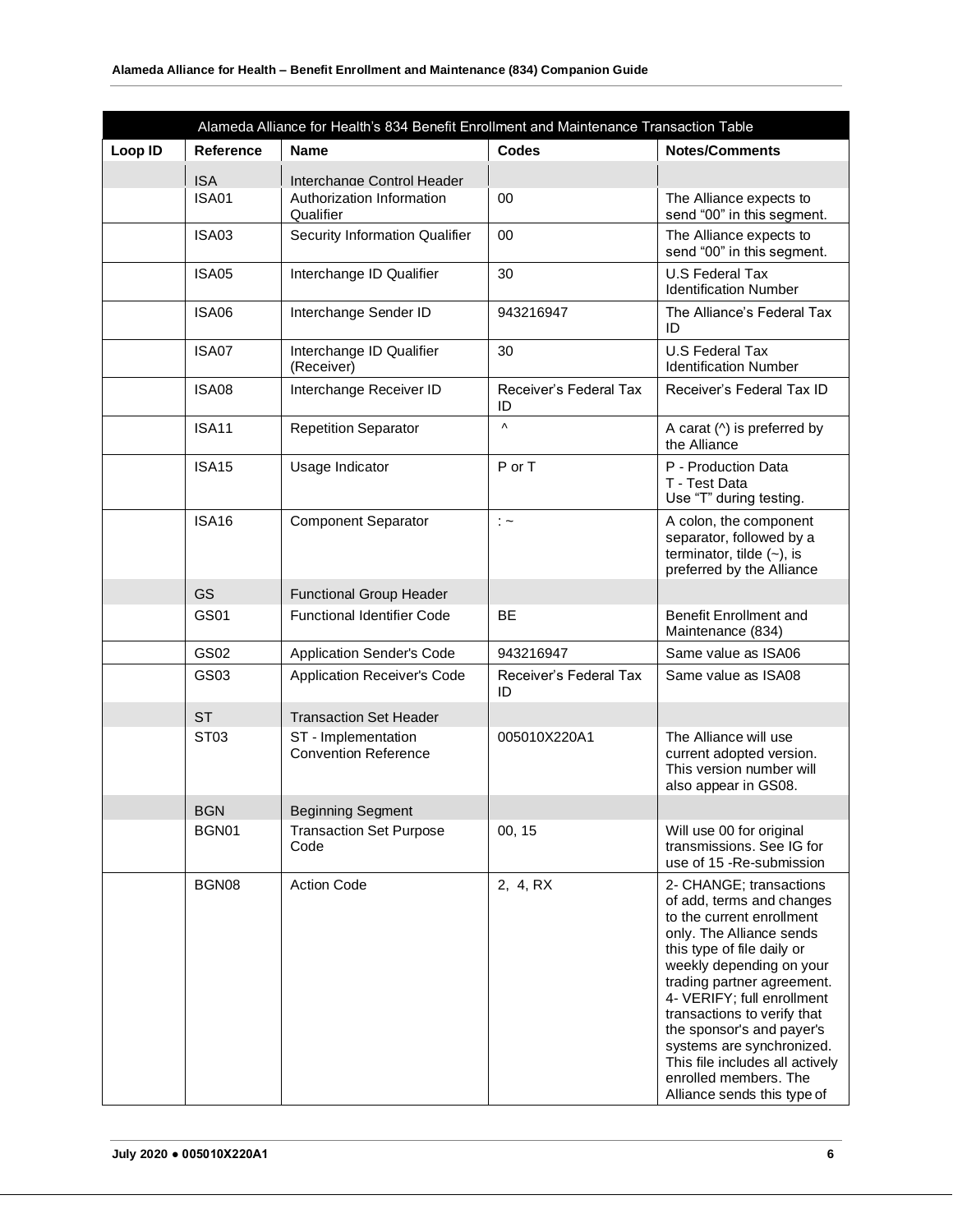|         |                   | Alameda Alliance for Health's 834 Benefit Enrollment and Maintenance Transaction Table |                                               |                                                                                                                                                                                                                                                                                                                                                                                                                                                                                                                                                              |
|---------|-------------------|----------------------------------------------------------------------------------------|-----------------------------------------------|--------------------------------------------------------------------------------------------------------------------------------------------------------------------------------------------------------------------------------------------------------------------------------------------------------------------------------------------------------------------------------------------------------------------------------------------------------------------------------------------------------------------------------------------------------------|
| Loop ID | <b>Reference</b>  | <b>Name</b>                                                                            | <b>Codes</b>                                  | <b>Notes/Comments</b>                                                                                                                                                                                                                                                                                                                                                                                                                                                                                                                                        |
|         |                   |                                                                                        |                                               | file monthly.                                                                                                                                                                                                                                                                                                                                                                                                                                                                                                                                                |
|         | <b>DTP</b>        | <b>File Effective Date</b>                                                             |                                               |                                                                                                                                                                                                                                                                                                                                                                                                                                                                                                                                                              |
|         | DTP01             | Date/Time Qualifier                                                                    | 007, 303                                      | The Alliance will place the<br>File Effective date at<br>header level:<br>007 - effective date is used<br>if BGN08=4<br>303 - maintenance effective<br>is used if BGN08=2                                                                                                                                                                                                                                                                                                                                                                                    |
| 1000A   | N <sub>1</sub>    | <b>Sponsor Name</b>                                                                    |                                               |                                                                                                                                                                                                                                                                                                                                                                                                                                                                                                                                                              |
| 1000A   | N <sub>103</sub>  | <b>Identification Code Qualifier</b>                                                   | F1                                            | FI qualifier will be used.                                                                                                                                                                                                                                                                                                                                                                                                                                                                                                                                   |
| 1000A   | N104              | Sponsor Identifier                                                                     | 943216947                                     | The Alliance's U.S Federal<br>Tax Identification Number.                                                                                                                                                                                                                                                                                                                                                                                                                                                                                                     |
| 1000B   | N <sub>1</sub>    | Payer Name                                                                             |                                               |                                                                                                                                                                                                                                                                                                                                                                                                                                                                                                                                                              |
| 1000B   | N103              | <b>Identification Code Qualifier</b>                                                   | F <sub>1</sub>                                | FTIN qualifier will be used.                                                                                                                                                                                                                                                                                                                                                                                                                                                                                                                                 |
| 1000B   | N104              | Insurer Identification Code                                                            | Receiver's Federal Tax<br>ID                  | Same value as ISA08                                                                                                                                                                                                                                                                                                                                                                                                                                                                                                                                          |
| 2000    | <b>INS</b>        | <b>Member Level Detail</b>                                                             |                                               |                                                                                                                                                                                                                                                                                                                                                                                                                                                                                                                                                              |
| 2000    | <b>INS02</b>      | Individual Relationship Code                                                           | 18                                            | The Alliance will use only<br>$18 - Self.$                                                                                                                                                                                                                                                                                                                                                                                                                                                                                                                   |
| 2000    | <b>INS03</b>      | Maintenance Type Code                                                                  | 001, 021, 024, 025, 030                       | 001- Change,<br>021- Addition,<br>024-Termination,<br>025- Reinstatement,<br>030 - Audit or Compare is<br>only used if BGN08=4                                                                                                                                                                                                                                                                                                                                                                                                                               |
| 2000    | INS <sub>04</sub> | Maintenance Reason Code                                                                | 07, 09, 15, 20, 22, 25,<br>28, 33, 41, 43, XN | The Alliance will use one of<br>these reason codes from<br>the codes list.<br>07 - Termination of Benefits<br>09 - COBRA<br>15 - PCP Change<br>20 - Active<br>22 - Plan Change<br>25 - Change in Identifying<br>Data Elements (I.e., name,<br>SSN, DOB, etc.)<br>28 - Initial Enrollment<br>33 - Personnel Data - used<br>when CAP aid code,<br>Medicare Status,<br>Redetermination Date, or<br>AIDS Flag is changed.<br>41 - Reinstate/Re-<br>Enrollment<br>43 - change of location<br>(address)<br>XN- Notification only (used<br>when INS03 equal to 030) |
| 2000    | INS <sub>05</sub> | <b>Benefit Status Code</b>                                                             | A, C                                          | C (COBRA) is used only for<br><b>IHSS COBRA members</b><br>otherwise the value will be                                                                                                                                                                                                                                                                                                                                                                                                                                                                       |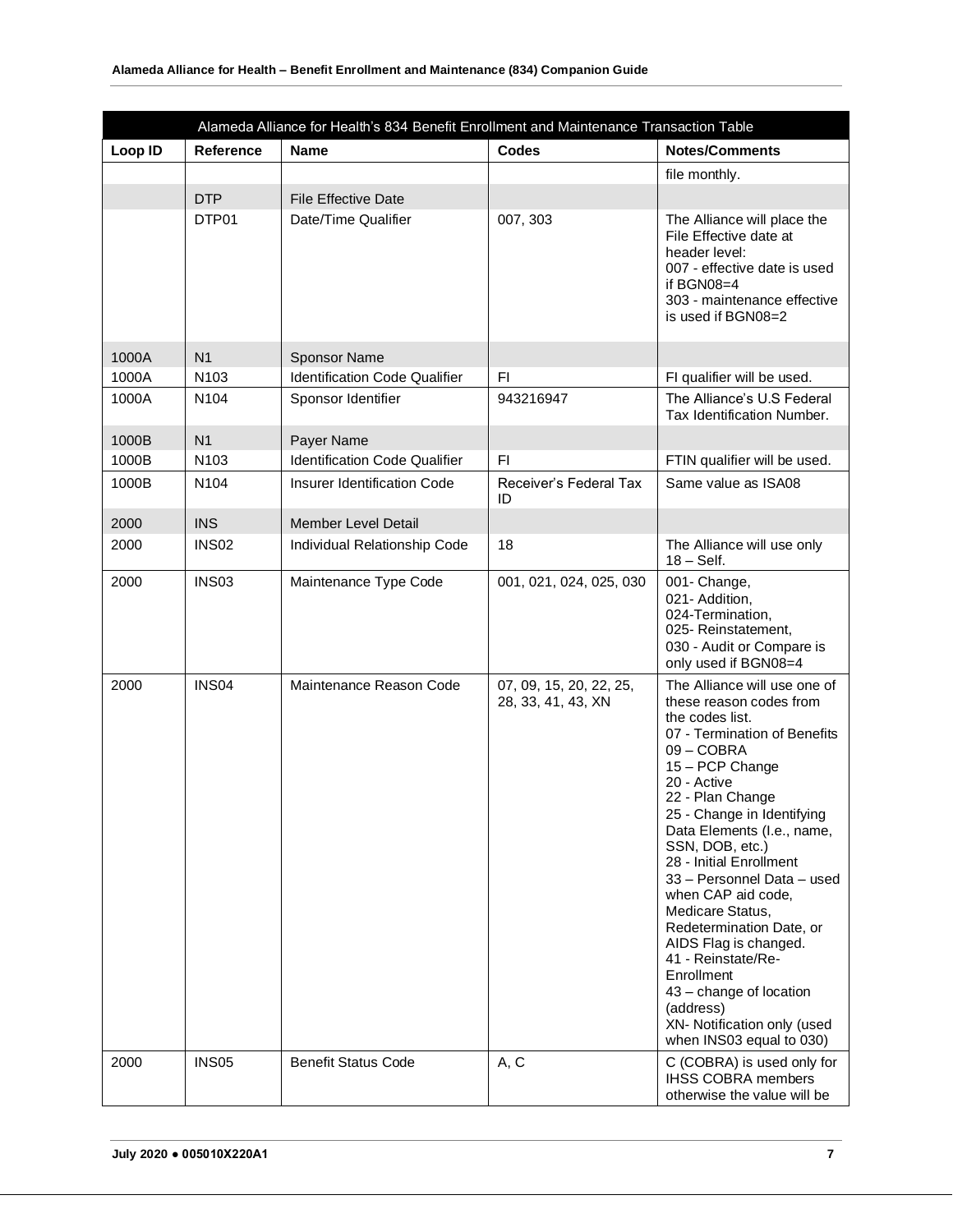| Alameda Alliance for Health's 834 Benefit Enrollment and Maintenance Transaction Table |                   |                                                                                       |                                          |                                                                                                                                                                   |  |  |  |  |
|----------------------------------------------------------------------------------------|-------------------|---------------------------------------------------------------------------------------|------------------------------------------|-------------------------------------------------------------------------------------------------------------------------------------------------------------------|--|--|--|--|
| Loop ID                                                                                | <b>Reference</b>  | <b>Name</b>                                                                           | <b>Codes</b>                             | <b>Notes/Comments</b>                                                                                                                                             |  |  |  |  |
|                                                                                        |                   |                                                                                       |                                          | A (Active).                                                                                                                                                       |  |  |  |  |
| 2000                                                                                   | <b>INS06</b>      | Medicare Plan Code                                                                    | A, B, C, E                               | Codes A - Medicare Part A,<br>B - Medicare Part B, and C<br>- Both Part A and B, are<br>used to indicate member<br>has Medicare. Otherwise<br>the value will be E |  |  |  |  |
| 2000                                                                                   | INS <sub>07</sub> | <b>Consolidated Omnibus</b><br><b>Budget Reconciliation Act</b><br>(COBRA) Qualifying | $\mathbf{1}$                             | When INS05 is 'C', the<br>Alliance will only use '1 -<br>Termination of<br>Employment' in INS07<br>element.                                                       |  |  |  |  |
| 2000                                                                                   | <b>REF</b>        | Subscriber Identifier                                                                 | 0 <sup>F</sup>                           | <b>Qualifies the Subscriber</b><br>Identifier and will be<br>followed by AAH's nine digit<br>subscriber number.                                                   |  |  |  |  |
| 2000                                                                                   | REF <sub>02</sub> | Subscriber Identifier                                                                 |                                          | Nine digit, unique number                                                                                                                                         |  |  |  |  |
| 2000                                                                                   | <b>REF</b>        | <b>Member Policy Number</b>                                                           | 1 <sub>L</sub>                           |                                                                                                                                                                   |  |  |  |  |
| 2000                                                                                   | REF <sub>02</sub> | Member Policy Number                                                                  | MCAL, IHSS                               | The Alliance will use the<br>following in bold:<br><b>MCAL</b> - Alliance Medi-Cal<br><b>IHSS</b> - Group Care/In<br><b>Home Support Services</b>                 |  |  |  |  |
| 2000                                                                                   | <b>REF</b>        | Member Supplemental<br>Identifier                                                     |                                          | This segment can repeat.                                                                                                                                          |  |  |  |  |
| 2000                                                                                   | REF01             | Reference Identification<br>Qualifier                                                 | 23                                       | The Alliance will use 23 -<br>Client Number qualifier to<br>report the Medi-Cal Client<br>Identification Number (CIN)                                             |  |  |  |  |
| 2000                                                                                   | REF <sub>02</sub> | Member Supplemental<br>Identifier                                                     | <b>CIN Number</b>                        | The Alliance will report the<br>Medi-Cal CIN number for<br>MCAL and HFP                                                                                           |  |  |  |  |
| 2000                                                                                   | REF01             | Reference Identification<br>Qualifier                                                 | 3H                                       | The Alliance will use 3H -<br>Case Number qualifier to<br>report the Medi-Cal<br><b>Identification Number.</b>                                                    |  |  |  |  |
| 2000                                                                                   | REF <sub>02</sub> | Member Supplemental<br><b>Identifier</b>                                              | Medi-Cal Identification<br>Number        | The Alliance will report the<br>Medi-Cal Identification<br>Number for Medi-Cal<br>members, if available.                                                          |  |  |  |  |
| 2000                                                                                   | REF01             | Reference Identification<br>Qualifier                                                 | F <sub>6</sub>                           | The Alliance will use F6-<br>HIC Number qualifier.                                                                                                                |  |  |  |  |
| 2000                                                                                   | REF02             | Member Supplemental<br>Identifier                                                     | Medicare Identification<br>Number (HIC). | The Alliance will report the<br>Medicare Identification<br>Number (HIC), if available.                                                                            |  |  |  |  |
| 2000                                                                                   | REF01             | Reference Identification<br>Qualifier                                                 | <b>DX</b>                                | The Alliance will use 'DX' -<br>Department/Agency<br>Number to designate which<br>network the member<br>belongs to: KAISER,                                       |  |  |  |  |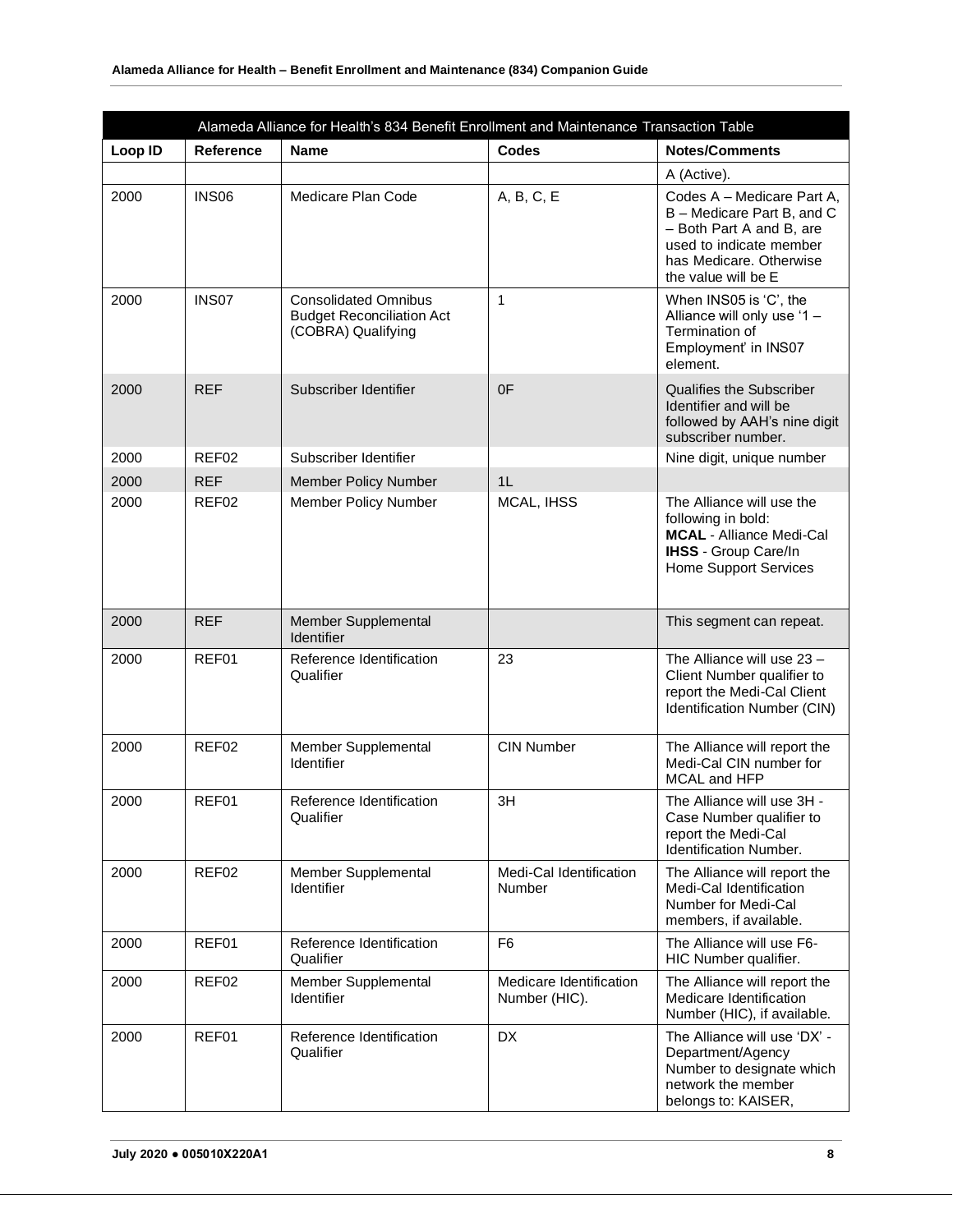| Alameda Alliance for Health's 834 Benefit Enrollment and Maintenance Transaction Table |                   |                                           |                                 |                                                                                                                                                                                                                                |  |  |  |  |
|----------------------------------------------------------------------------------------|-------------------|-------------------------------------------|---------------------------------|--------------------------------------------------------------------------------------------------------------------------------------------------------------------------------------------------------------------------------|--|--|--|--|
| Loop ID                                                                                | <b>Reference</b>  | <b>Name</b>                               | <b>Codes</b>                    | <b>Notes/Comments</b>                                                                                                                                                                                                          |  |  |  |  |
|                                                                                        |                   |                                           |                                 | CHCN, CFMG,                                                                                                                                                                                                                    |  |  |  |  |
| 2000                                                                                   | REF <sub>02</sub> | Member Supplemental<br>Identifier         | ALLIANCE,<br>KAISER, CFMG, CHCN | The Alliance will report the<br>AAH Network to which the<br>member belongs.                                                                                                                                                    |  |  |  |  |
| 2000                                                                                   | <b>DTP</b>        | <b>Member Level Dates</b>                 |                                 |                                                                                                                                                                                                                                |  |  |  |  |
| 2000                                                                                   | DTP01             | Date/Time Qualifier                       | 303, 356, 357                   | '303' - Maintenance<br>effective date of change to<br>existing member's<br>information<br>'356' - Effective data<br>member could enroll.<br>'357' $-$ last date of<br>coverage for which claims<br>will be paid up to 11:59pm. |  |  |  |  |
|                                                                                        | DTP02             | Date Time Format Qualifier                | D <sub>8</sub>                  |                                                                                                                                                                                                                                |  |  |  |  |
|                                                                                        | DTP03             | Date Time Period                          | e.g. 20150101                   | <b>CCYYMMDD</b>                                                                                                                                                                                                                |  |  |  |  |
| 2100A                                                                                  | NM <sub>1</sub>   | <b>Member Name</b>                        |                                 |                                                                                                                                                                                                                                |  |  |  |  |
| 2100A                                                                                  | N3/N4             | <b>Member Residence Street</b><br>Address |                                 | This address will be sent if<br>member has no address:<br>"1240 South Loop Road,<br>Alameda, CA 94502" will<br>be used as a default<br>address per Trading<br>Partner agreement. Do not<br>mail to this default address.       |  |  |  |  |
| 2100A                                                                                  | <b>DMG</b>        | <b>Member Demographics</b>                |                                 |                                                                                                                                                                                                                                |  |  |  |  |
| 2100A                                                                                  | <b>DMG05-1</b>    | Race or Ethnicity Code                    |                                 | The Alliance will use the<br>DMG05-1 List of Codes for<br>Race or Ethnicity.                                                                                                                                                   |  |  |  |  |
| 2100A                                                                                  | LUI               | Member Language                           |                                 |                                                                                                                                                                                                                                |  |  |  |  |
| 2100A                                                                                  | LU101             | LUI - Member Language                     | <b>LE</b>                       | The Alliance will use $LE$ -<br>ISO 639 Language codes;<br>see ISO 639 Language<br>code worksheet.                                                                                                                             |  |  |  |  |
| 2100A                                                                                  | LU102             | Language Code                             | KM,EN,FA,KO,LO,RU<br>ES, VI, ZH | The Alliance will use one of<br>the following codes.<br>KM - Cambodian<br>EN - English<br>FA - Farsi<br>KO - Korean<br>LO - Lao<br>RU - Russian<br>ES - Spanish<br>VI - Vietnamese<br>ZH - Chinese                             |  |  |  |  |
| 2100A                                                                                  | LU104             | Language Use Indicator                    | 5,7,8                           | The Alliance will use one of<br>the following codes, if<br>known. 5 - Reading<br>Language, 7 - Speaking<br>Language, 8 - Native<br>Language                                                                                    |  |  |  |  |
| 2100C                                                                                  | N3/N4             | <b>Member Mailing Address</b>             |                                 | This address will be sent if<br>address is not known:                                                                                                                                                                          |  |  |  |  |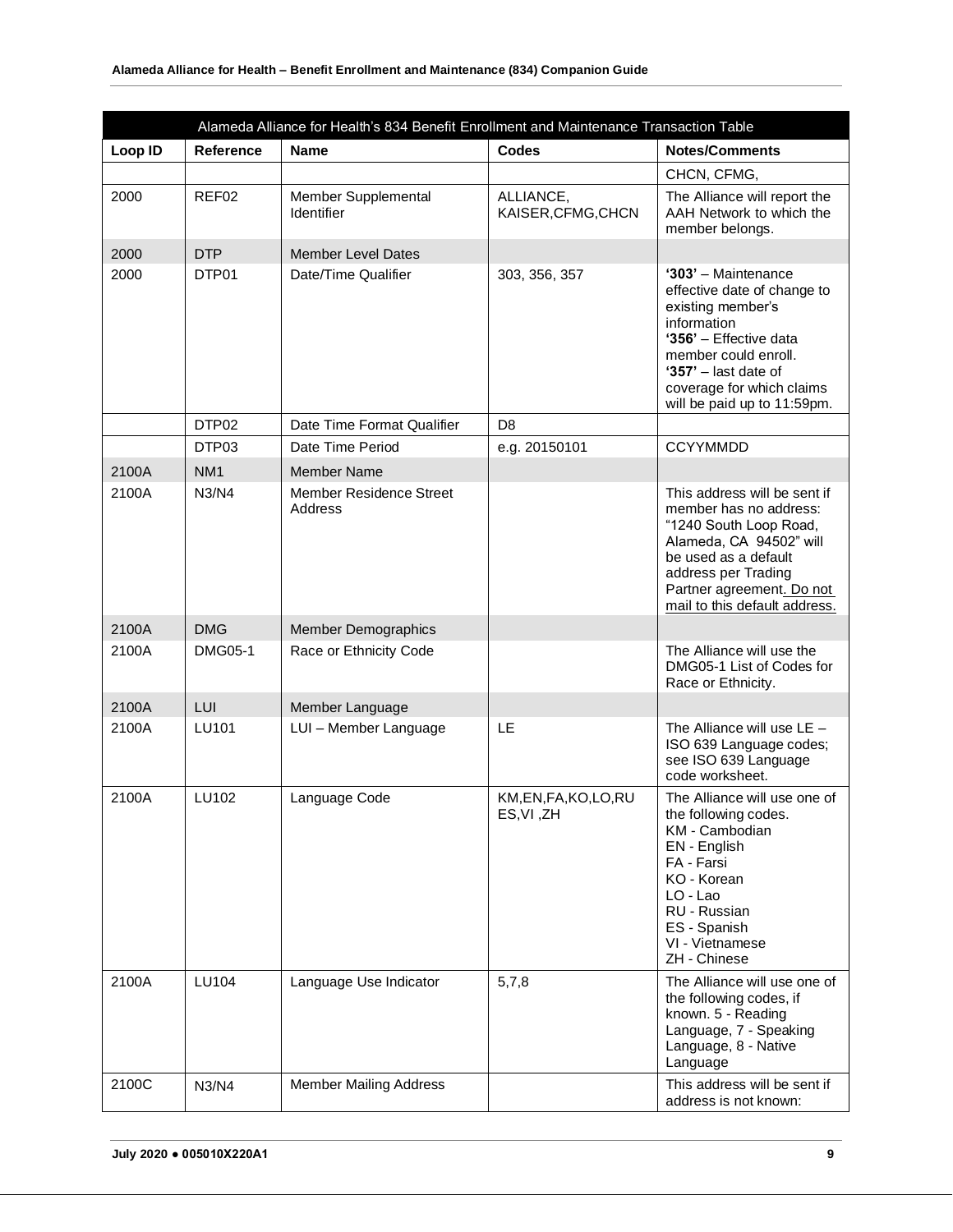| Alameda Alliance for Health's 834 Benefit Enrollment and Maintenance Transaction Table |                  |                                                        |                     |                                                                                                                                                                                                                                                                                                                                                                                                                                                                     |  |  |  |
|----------------------------------------------------------------------------------------|------------------|--------------------------------------------------------|---------------------|---------------------------------------------------------------------------------------------------------------------------------------------------------------------------------------------------------------------------------------------------------------------------------------------------------------------------------------------------------------------------------------------------------------------------------------------------------------------|--|--|--|
| Loop ID                                                                                | <b>Reference</b> | <b>Name</b>                                            | <b>Codes</b>        | <b>Notes/Comments</b>                                                                                                                                                                                                                                                                                                                                                                                                                                               |  |  |  |
|                                                                                        |                  |                                                        |                     | "1240 South Loop Road,<br>Alameda, CA 94502". It<br>will be used as a default<br>address per Trading<br>Partner agreement. Do not<br>mail to this default address.                                                                                                                                                                                                                                                                                                  |  |  |  |
| 2100G                                                                                  | NM <sub>1</sub>  | Responsible Person                                     |                     |                                                                                                                                                                                                                                                                                                                                                                                                                                                                     |  |  |  |
| 2100G                                                                                  | <b>NM101</b>     | NM1 - Responsible Person                               | QD                  | The Alliance will use QD -<br>Responsible Party Qualifier<br>from the list.                                                                                                                                                                                                                                                                                                                                                                                         |  |  |  |
| 2300                                                                                   | <b>HD</b>        | <b>Health Coverage</b>                                 |                     |                                                                                                                                                                                                                                                                                                                                                                                                                                                                     |  |  |  |
| 2300                                                                                   | HD03             | Insurance Line Code                                    | AK, DEN, HMO, VIS   | The Alliance will use one of<br>these codes:<br>AK - Mental Health<br>DEN - Dental<br><b>HMO - Health Maintenance</b><br>Organization<br>VIS - Vision                                                                                                                                                                                                                                                                                                               |  |  |  |
| 2300                                                                                   | HD <sub>04</sub> | Plan Coverage Description                              | MCAL, IHSS          | The Alliance will use the<br>following Description in<br>bold:<br><b>MCAL</b> - Alliance Medi-Cal<br><b>IHSS</b> - Alliance Group<br>Care, i.e. ( In Home<br>Support Services)                                                                                                                                                                                                                                                                                      |  |  |  |
| 2300                                                                                   | <b>HD05</b>      | Coverage Level Code                                    | <b>IND</b>          | The Alliance will only use<br>IND - Individual.                                                                                                                                                                                                                                                                                                                                                                                                                     |  |  |  |
| 2300                                                                                   | <b>DTP</b>       | <b>Health Coverage Dates</b>                           |                     |                                                                                                                                                                                                                                                                                                                                                                                                                                                                     |  |  |  |
| 2300                                                                                   | DTP01            | Date Time Qualifier                                    | 300, 303, 348, 349, | The Alliance will use these<br>codes from the list.<br>'303' - Maintenance<br>Effective (designates date<br>of coverage changes in<br>Loop 2300; do not use to<br>determine when a member<br>is added or terminated -<br>see qualifiers 348 and 349<br>below instead)<br>'348' - Benefit Begin Date<br>'349' - Benefit End Date<br>' $300'$ – 'Enrollment<br>signature date' qualifier is<br>used to report the<br>redetermination date for<br><b>MCAL members.</b> |  |  |  |
| 2300                                                                                   | <b>AMT</b>       | <b>Health Coverage Policy</b>                          |                     |                                                                                                                                                                                                                                                                                                                                                                                                                                                                     |  |  |  |
| 2300                                                                                   | AMT01            | AMT - Health Coverage<br>Policy; Amount Qualifier Code | B9,C1,D2,P3         | The Alliance will use one of<br>these codes:<br>B9 - Co-insurance<br>C1 - Co-payment Amt<br>D2 - Deductible Amt<br>P3 - Premium Amt                                                                                                                                                                                                                                                                                                                                 |  |  |  |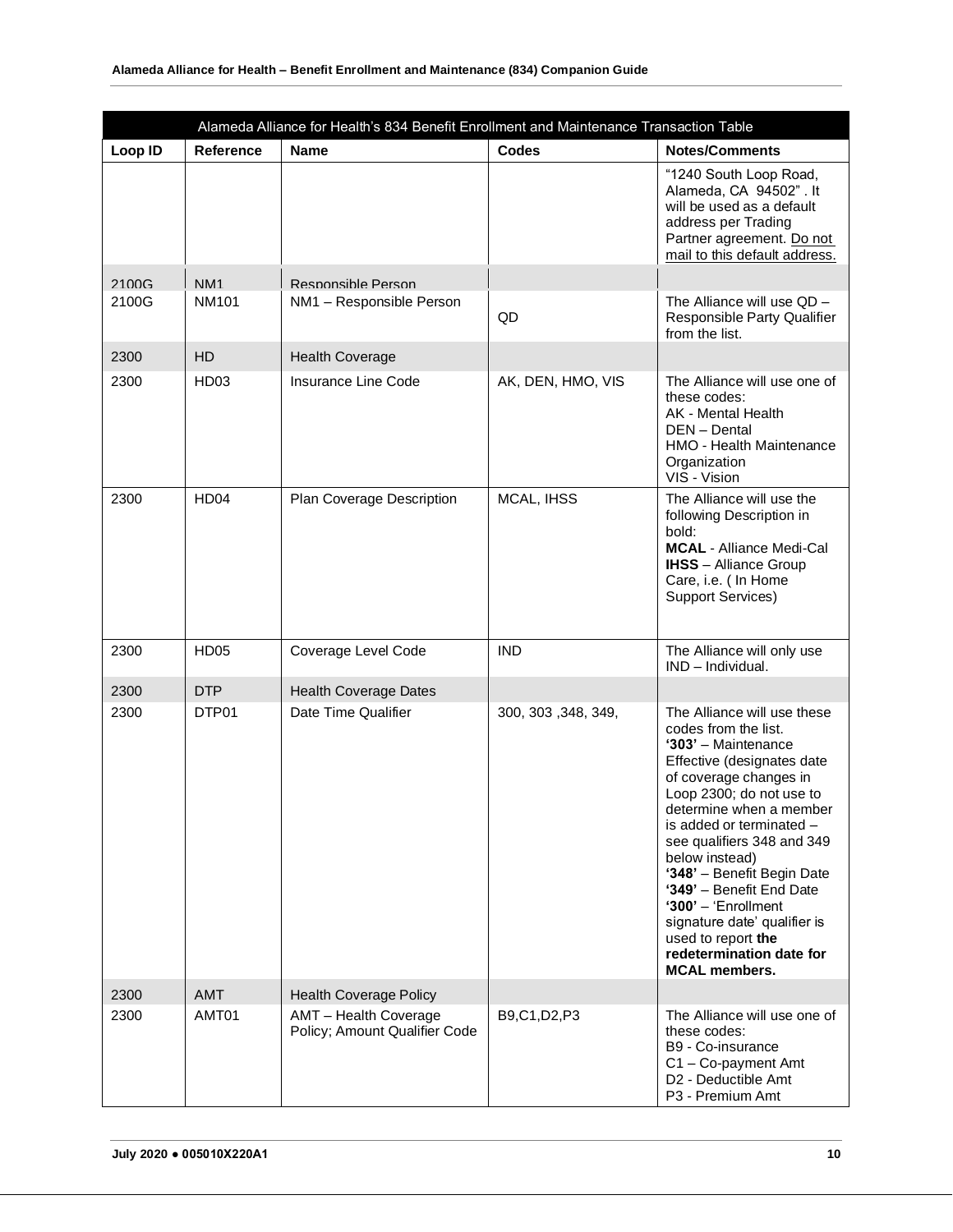#### **Alameda Alliance for Health – Benefit Enrollment and Maintenance (834) Companion Guide**

|         |                   | Alameda Alliance for Health's 834 Benefit Enrollment and Maintenance Transaction Table |                        |                                                                                                                                            |
|---------|-------------------|----------------------------------------------------------------------------------------|------------------------|--------------------------------------------------------------------------------------------------------------------------------------------|
| Loop ID | <b>Reference</b>  | <b>Name</b>                                                                            | Codes                  | <b>Notes/Comments</b>                                                                                                                      |
| 2300    | <b>REF</b>        | <b>Health Coverage Policy</b><br>Number                                                |                        | Used to report current<br>capitated aid code for Medi-<br><b>Cal Members</b>                                                               |
| 2300    | REF01             | Reference Identification<br>Qualifier                                                  | <b>RB</b>              | $RB = Rate code number$                                                                                                                    |
| 2300    | REF02             | Reference Identification                                                               | MCAL 2- digit aid code | The Alliance will submit the<br>member's 2-digit current<br>capitated Med-Cal aid code                                                     |
| 2300    | <b>REF</b>        | <b>Health Coverage Policy</b><br>Number                                                |                        | This segment will be used<br>to contain the legacy<br>Alliance 11-digit member<br>ID.                                                      |
| 2300    | REF01             | Reference Identification<br>Qualifier                                                  | <b>ZZ</b>              | <b>Mutually Defined</b>                                                                                                                    |
| 2300    | REF <sub>02</sub> | Reference Identification                                                               | (e.g. 00056789101)     | The Alliance's legacy 11-<br>digit member ID.                                                                                              |
| 2300    | <b>REF</b>        | <b>Health Coverage Policy</b><br><b>Number</b>                                         |                        | This segment will be used<br>to contain an AIDS Flag<br>Indicator                                                                          |
| 2300    | REF01             | Reference Identification<br>Qualifier                                                  | XX1                    | XX1 - Special program<br>code will be used to Qualify<br>an AIDS flag of 'Y'. This<br>segment will not be sent to<br>all trading partners. |
| 2300    | REF <sub>02</sub> | Reference Identification                                                               | Υ                      | 'Y' - flag indicates an AIDS<br>benefit. Segment will not be<br>sent with any other codes<br>(e.g. N for no).                              |
| 2300    | REF01             | Reference Identification<br>Qualifier                                                  | <b>PID</b>             | PID - RCEB member.<br>(Regional Center Member<br>data.                                                                                     |
| 2300    | REF <sub>02</sub> | Reference Identification                                                               | Υ                      | $Y'$ – flag indicates that the<br>member is RCEB member.<br>Segment will not be sent<br>with any other codes (e.g.<br>N for no).           |
| 2300    | <b>REF</b>        | <b>Health Coverage Policy</b><br><b>Number</b>                                         |                        | This segment will be used<br>to indicate member's<br>eligibility.                                                                          |
| 2300    | REF01             | Reference Identification<br>Qualifier                                                  | M7                     | <b>M7- Medical Assistance</b><br>Category                                                                                                  |
| 2300    | REF02             | Reference Identification                                                               | 1, 2, 3                | $'1'$ -HHP<br>$'2'$ -AC3<br>'3'- Both                                                                                                      |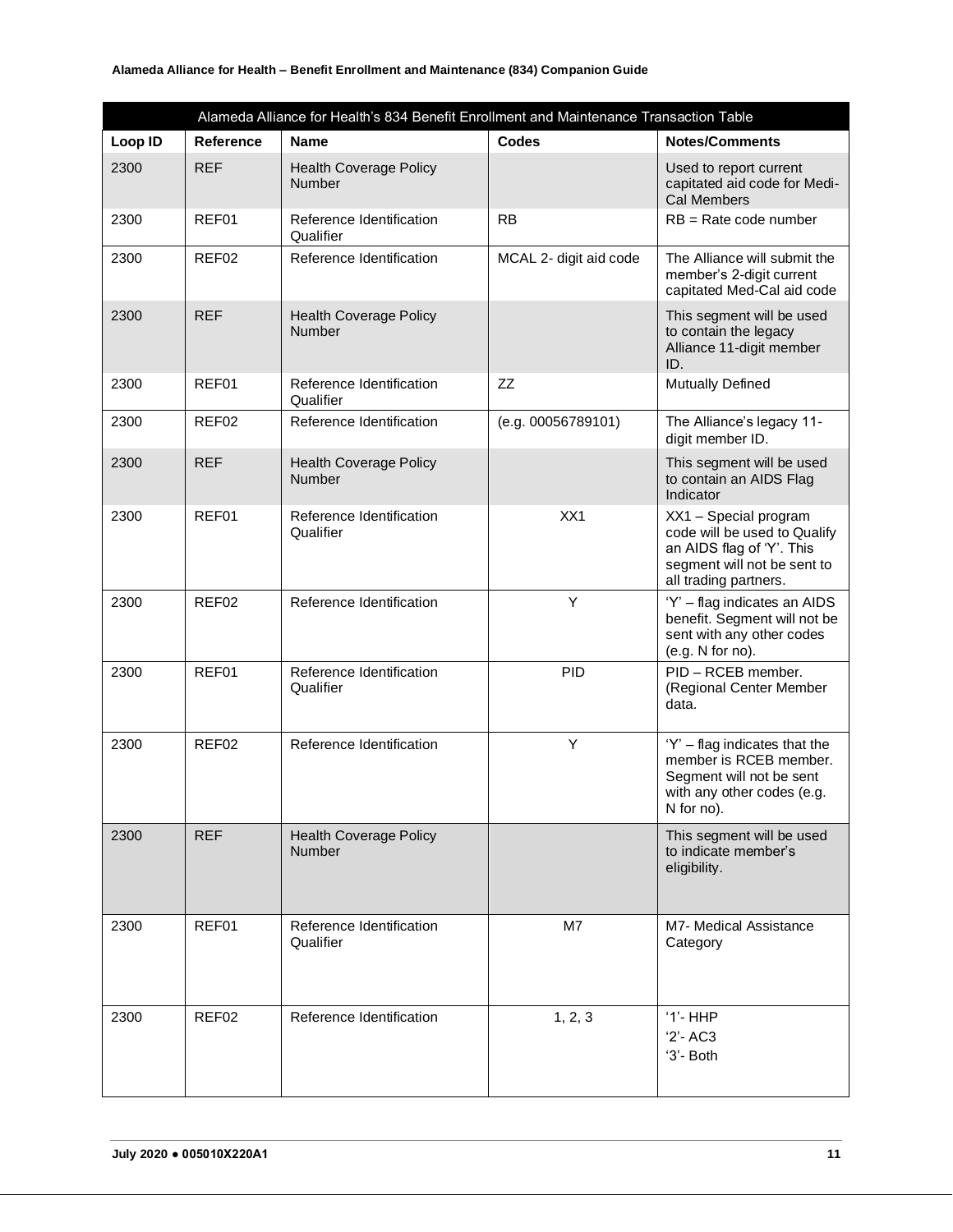|  | Alameda Alliance for Health – Benefit Enrollment and Maintenance (834) Companion Guide |  |
|--|----------------------------------------------------------------------------------------|--|
|  |                                                                                        |  |

| 2310 | NM <sub>1</sub>   | <b>Provider Name</b>                        |                | The Alliance will submit the<br>member's assigned primary<br>care provider (P3) along<br>with his or her NPI. If two<br>PCP's are on record, we<br>will provide both in a repeat<br>of this loop. The PCP<br>(physician) qualifier will be<br>'1' in NM102 and the group<br>entity will be qualified with<br>'2' in NM102. |
|------|-------------------|---------------------------------------------|----------------|----------------------------------------------------------------------------------------------------------------------------------------------------------------------------------------------------------------------------------------------------------------------------------------------------------------------------|
| 2310 | <b>PLA</b>        | Provider Change Reason                      |                | This segment will be used to<br>indicate Provider Change<br>EX)<br>PLA*2*1P*20200701**AI                                                                                                                                                                                                                                   |
| 2310 | PLA01             | <b>Action Code</b>                          | $\overline{2}$ | Change or Update $= 2$                                                                                                                                                                                                                                                                                                     |
| 2310 | PLA02             | Provider                                    | 1P             | Default = $1P$                                                                                                                                                                                                                                                                                                             |
| 2310 | PLA03             | <b>Provider Effective Date</b>              | EX. 20200701   | <b>CCYYMMDD</b><br>This is the effective date of<br>the change PCP.                                                                                                                                                                                                                                                        |
| 2310 | PLA05             | Maintenance Reason Code                     | AI             | No reason Given $=$ Al                                                                                                                                                                                                                                                                                                     |
| 2320 | <b>COB</b>        | <b>Coordination of Benefits</b>             |                |                                                                                                                                                                                                                                                                                                                            |
| 2320 | COB <sub>01</sub> | Payer's Responsible<br>Sequence Number Code | S              | The Alliance will use "S"<br>(secondary) when a<br>member is known to have:<br>- California Children<br>Services (CCS)<br>- Medicare Parts A and/or<br>B<br>- any other coverage known<br>and verified by the Alliance                                                                                                     |
| 2320 | COB <sub>02</sub> | Reference Identification                    |                | The Alliance will report the<br>member's CCS number.                                                                                                                                                                                                                                                                       |
| 2320 | COB <sub>04</sub> | Service Type Code                           | 1              | The Alliance will use "1"<br>(medical care)                                                                                                                                                                                                                                                                                |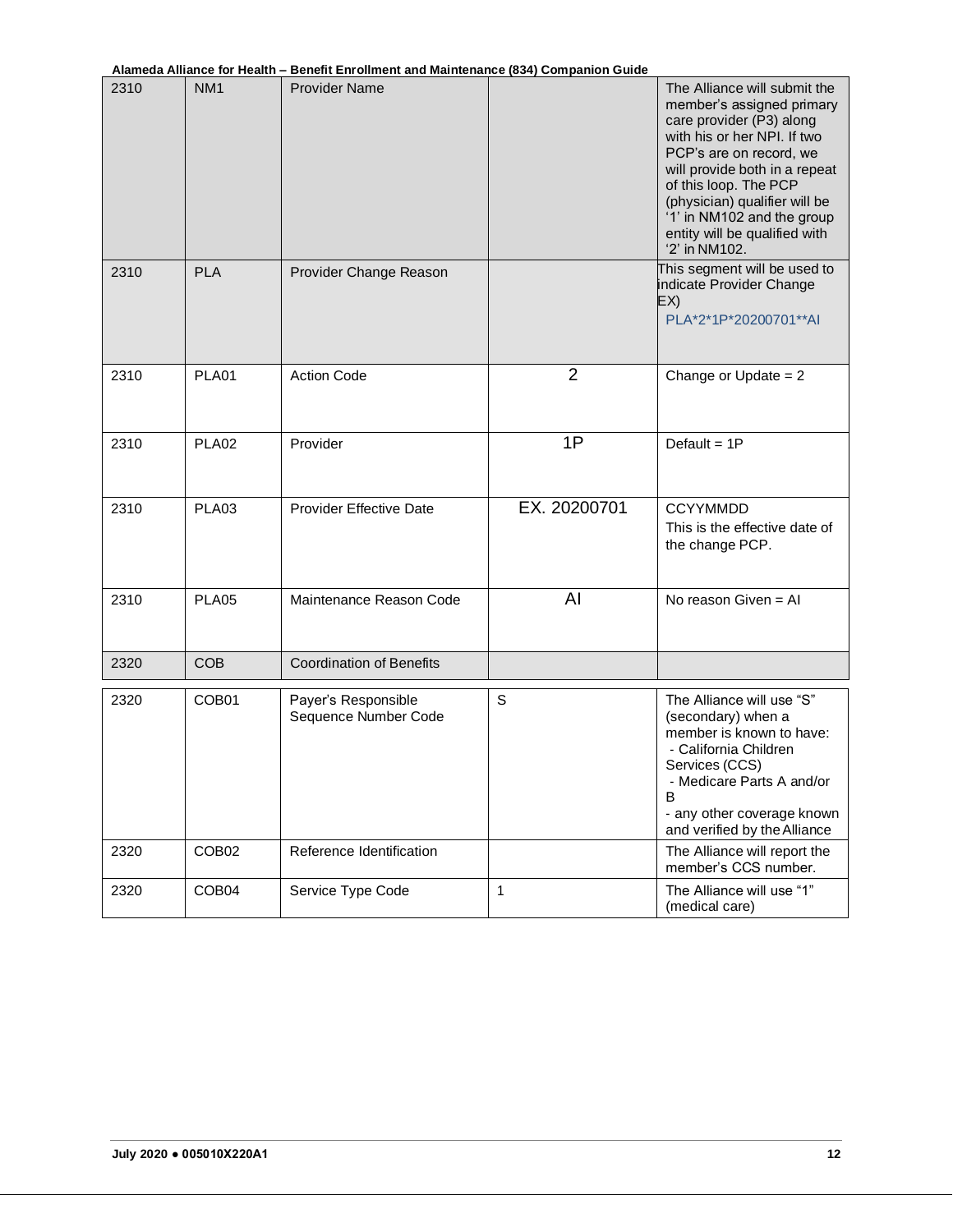| Alameda Alliance for Health's 834 Benefit Enrollment and Maintenance Transaction Table |                   |                                                             |                                                                                   |                                                                                                                                                                                                                                                                                                                                                                                                                                                                                |  |  |  |
|----------------------------------------------------------------------------------------|-------------------|-------------------------------------------------------------|-----------------------------------------------------------------------------------|--------------------------------------------------------------------------------------------------------------------------------------------------------------------------------------------------------------------------------------------------------------------------------------------------------------------------------------------------------------------------------------------------------------------------------------------------------------------------------|--|--|--|
| Loop ID                                                                                | <b>Reference</b>  | <b>Name</b>                                                 | <b>Codes</b>                                                                      | <b>Notes/Comments</b>                                                                                                                                                                                                                                                                                                                                                                                                                                                          |  |  |  |
| 2320                                                                                   | <b>DTP</b>        | <b>Coordination of Benefits</b><br><b>Eligibility Dates</b> |                                                                                   | The Alliance will report the<br>COB beginning and end<br>dates, if known.                                                                                                                                                                                                                                                                                                                                                                                                      |  |  |  |
| 2330                                                                                   | NM <sub>1</sub>   | <b>Coordination of Benefits</b><br><b>Related Entity</b>    |                                                                                   | The Alliance will report the<br>name of the COB insurance<br>company if known.                                                                                                                                                                                                                                                                                                                                                                                                 |  |  |  |
| 2000                                                                                   | LS                | <b>Additional Reporting</b><br>Categories                   | 2700                                                                              | The Alliance will use<br>Additional reporting<br>Categories to provide Case<br>Management Indicators for<br>members as well as<br>additional Diagnosis codes<br>for CCS Members.                                                                                                                                                                                                                                                                                               |  |  |  |
| 2000                                                                                   | <b>LX</b>         | <b>Member Reporting Categories</b>                          |                                                                                   |                                                                                                                                                                                                                                                                                                                                                                                                                                                                                |  |  |  |
| 2000                                                                                   | <b>LX01</b>       | Assigned Number                                             | 1 - Sequential integer,<br>increments by 1                                        | This loop can repeat.                                                                                                                                                                                                                                                                                                                                                                                                                                                          |  |  |  |
| 2750                                                                                   | N <sub>1</sub>    | <b>Reporting Category:</b>                                  |                                                                                   |                                                                                                                                                                                                                                                                                                                                                                                                                                                                                |  |  |  |
| 2750                                                                                   | N <sub>101</sub>  | Entity ID code                                              | 75                                                                                |                                                                                                                                                                                                                                                                                                                                                                                                                                                                                |  |  |  |
| 2750                                                                                   | N <sub>102</sub>  | Name: Member Reporting<br>Category Name                     | <b>Category Names Used:</b><br>Case Management,<br>Case Number,<br>Diagnosis Code | Case Management - The<br>Alliance will use this Name<br>and REF02 and DTP03 will<br>contain the Member Case<br>Number and effective Date<br>Range respectively.<br>Case Number - For CCS<br>members, the Alliance will<br>use this Name followed by<br>the CCS case number in<br>REF02 and effective date in<br>DTP03.<br>Diagnosis Code - For<br>CCS members, the Alliance<br>will use this Name followed<br>by diagnosis code(s) in<br>REF02 and effective date in<br>DTP03. |  |  |  |
| 2750                                                                                   | <b>REF</b>        | <b>Reporting Category</b><br>Reference                      |                                                                                   |                                                                                                                                                                                                                                                                                                                                                                                                                                                                                |  |  |  |
| 2750                                                                                   | REF01             | <b>Reporting Category:</b><br>Reference ID                  | ZZ - Mutually Defined                                                             |                                                                                                                                                                                                                                                                                                                                                                                                                                                                                |  |  |  |
| 2750                                                                                   | REF02             | <b>Member Reporting Category</b><br>Reference ID            |                                                                                   | The Case Management<br>number, Case Number<br>(CCS) or Diagnosis<br>Code(s) assigned to the<br>member.                                                                                                                                                                                                                                                                                                                                                                         |  |  |  |
| 2750                                                                                   | <b>DTP</b>        | <b>Reporting Category Date</b>                              |                                                                                   | Contains data range<br>member's case<br>management and or CCS<br>members additional<br>diagnosis code(s) is active.                                                                                                                                                                                                                                                                                                                                                            |  |  |  |
| 2750                                                                                   | DTP01             | Date/Time Qualifier                                         | 007                                                                               | 007 - Effective                                                                                                                                                                                                                                                                                                                                                                                                                                                                |  |  |  |
| 2750                                                                                   | DTP <sub>02</sub> | Date Time Period Format<br>Qualifier                        | RD <sub>8</sub>                                                                   | The Alliance will use range<br>format: CCYYMMDD-                                                                                                                                                                                                                                                                                                                                                                                                                               |  |  |  |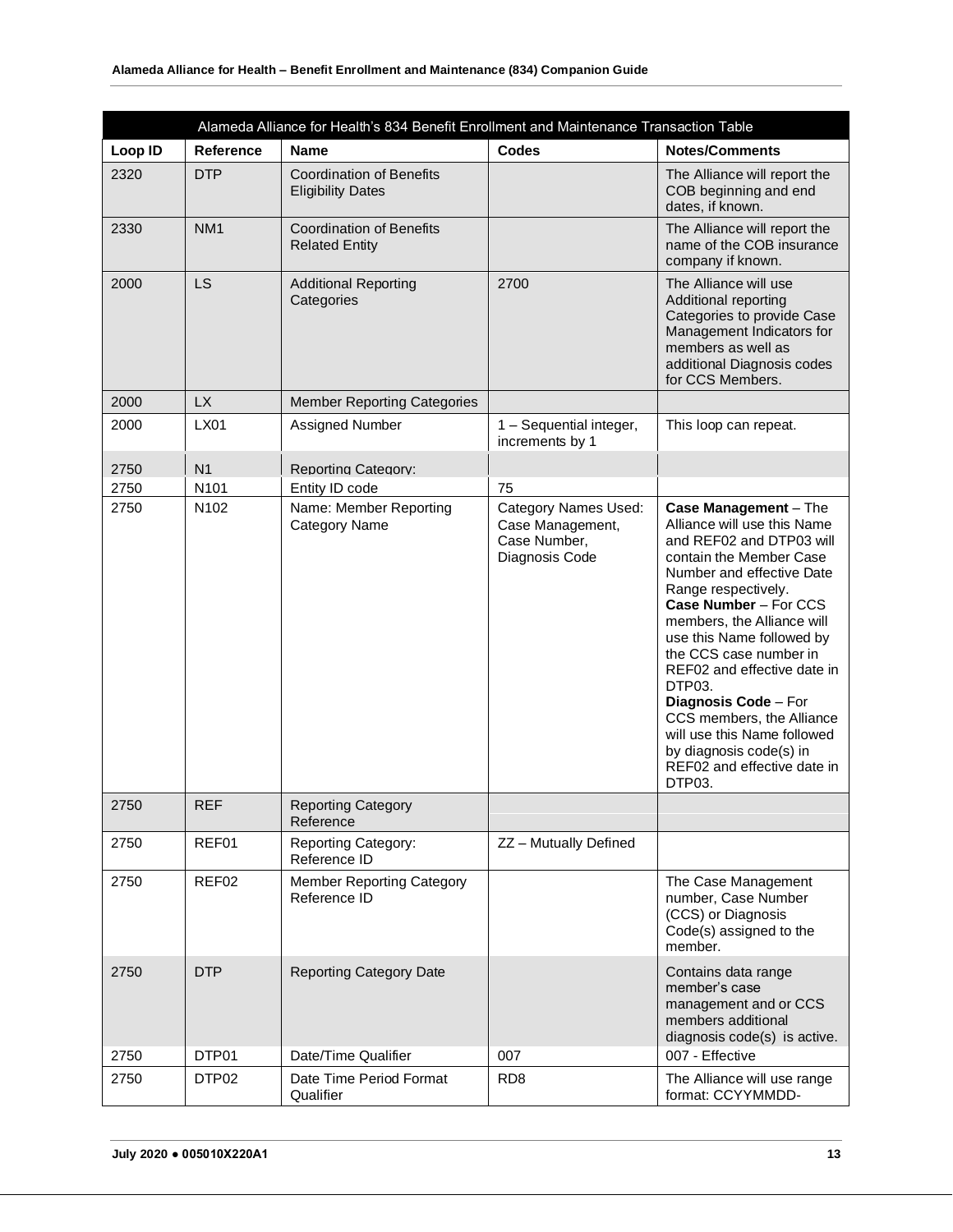|         | Alameda Alliance for Health's 834 Benefit Enrollment and Maintenance Transaction Table |                                                                   |                              |                           |  |  |  |  |  |
|---------|----------------------------------------------------------------------------------------|-------------------------------------------------------------------|------------------------------|---------------------------|--|--|--|--|--|
| Loop ID | Reference                                                                              | <b>Name</b>                                                       | Codes                        | <b>Notes/Comments</b>     |  |  |  |  |  |
|         |                                                                                        |                                                                   |                              | <b>CCYYMMDD</b>           |  |  |  |  |  |
| 2750    | DTP03                                                                                  | Date Time Period                                                  | CCYYMMDD-<br><b>CCYYMMDD</b> | The effective date range. |  |  |  |  |  |
| 2000    | LE                                                                                     | <b>Additional Reporting</b><br><b>Categories Loop Termination</b> | 2700                         | Termination of loop       |  |  |  |  |  |

# <span id="page-13-1"></span><span id="page-13-0"></span>**4 TI Additional Information**

#### **4.1 Payer Specific Business Rules andLimitations**

The Alliance will arrange with trading partners to send both a change file (adds, terms, reinstates and changes) and a monthly 834 full file (all members on the file are active as of the effective date of the file).

1. 834 Monthly file reconciliation: The Alliance produces a monthly audit (reconciliation) 834-5010 transaction file. The file will include all active membership as of the last day of the previous month. The file is scheduled to be staged on our SFTP site on a specific date each month, weekends and holidays included since the file is automated. For example, February 15, 2015, the reconciliation file would include membership active on January 31, 2015. You have the option to process the audit file in order to reconcile membership using a term-by-omission algorithm, but please notify us if this is the default method your systems uses to synchronize your database. This term-by-omission (absence) reconciliation method will keep your database in sync with Alameda Alliance's membership database but will not identify any root cause for gaps or unprocessed change files.

The monthly 834 full file is a snapshot of our current membership and should be used to reconcile the membership after receipt in the training partner's database. Members missing (not added) or not terminated (members absent from the AAH monthly 834 full file) should be reported to [edisupport@alamedaalliance.org](mailto:edisupport@alamedaalliance.org) so that our Enrollment team can verify that the correct 834 change transaction was sent. If the member record needs to be added or terminated and was not in a previously sent file, we can place the member into a subsequent daily 834 file. A special report format will be provided to you with instructions on how to communicate any data discrepancies of this type to the Alliance.

2. 834 Daily Change files: The Alliance produces a daily (recommended) or weekly 834-5010 (change) transaction file for all trading partners. The file will include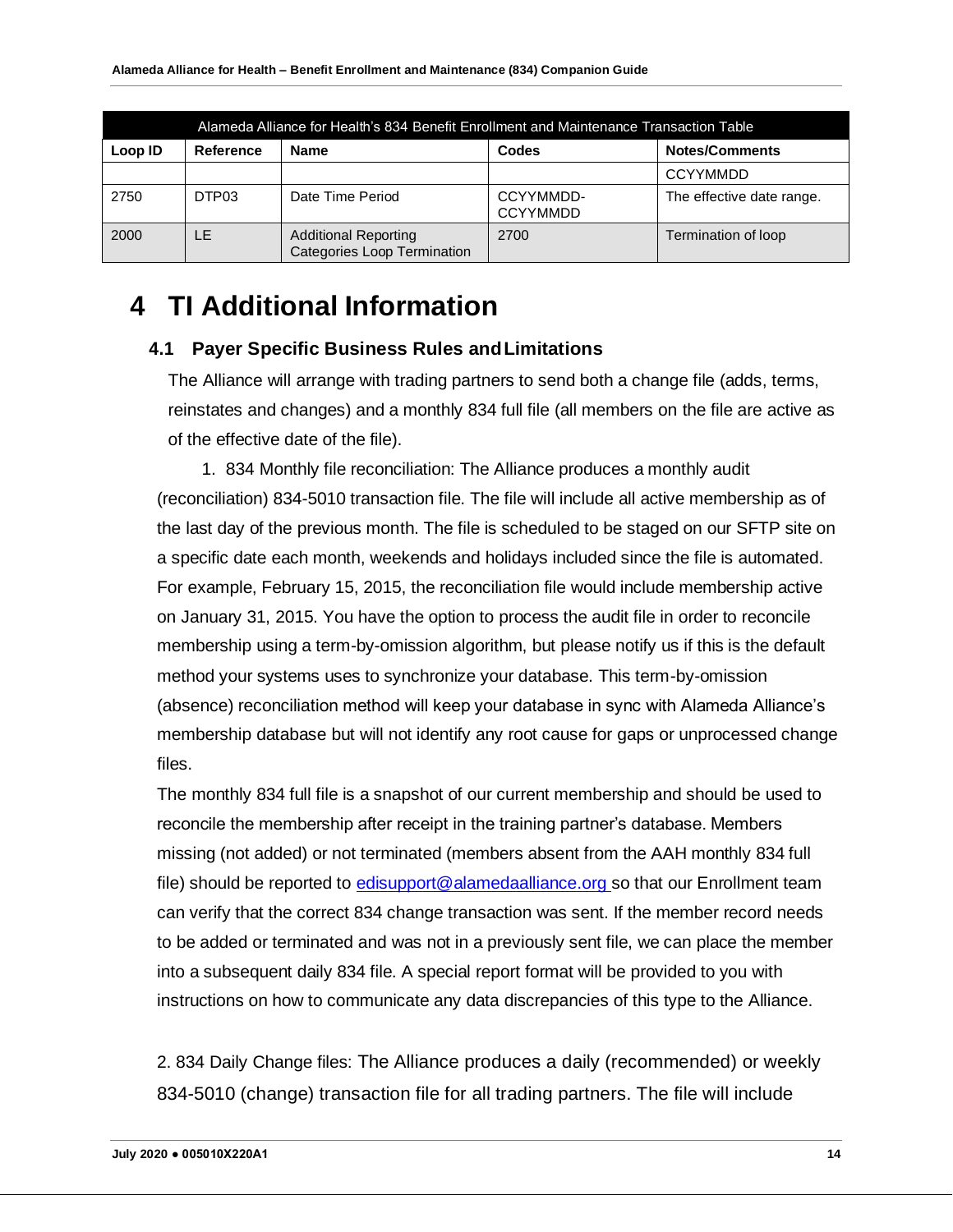member additions, member terminations, Primary Care Physician changes, member address changes and personnel data changes (Medicare Status, Cap Aid code, Redetermination Date, Aids Flag). Add member transactions will include future adds up to seven days, when available. Future member terminations will include future termination up to seven days, when available. The Alliance stages change 834-5010 files Monday through Friday for pickup by trading partners. All trading partners should process daily change files because, in most cases, it will improve member access to care and reduce the need for your organization to verify eligibility via other means as membership changes will be updated frequently in your system. If the member needs to be added or terminated and was not in a previously sent file, we can place the member into a subsequent daily 834 file. A special report format will be provided to you with instructions on how to communicate and notify the enrollment team at AAH of any data discrepancies found in files or betweenyour database and our 834 full file the require updatedfiles.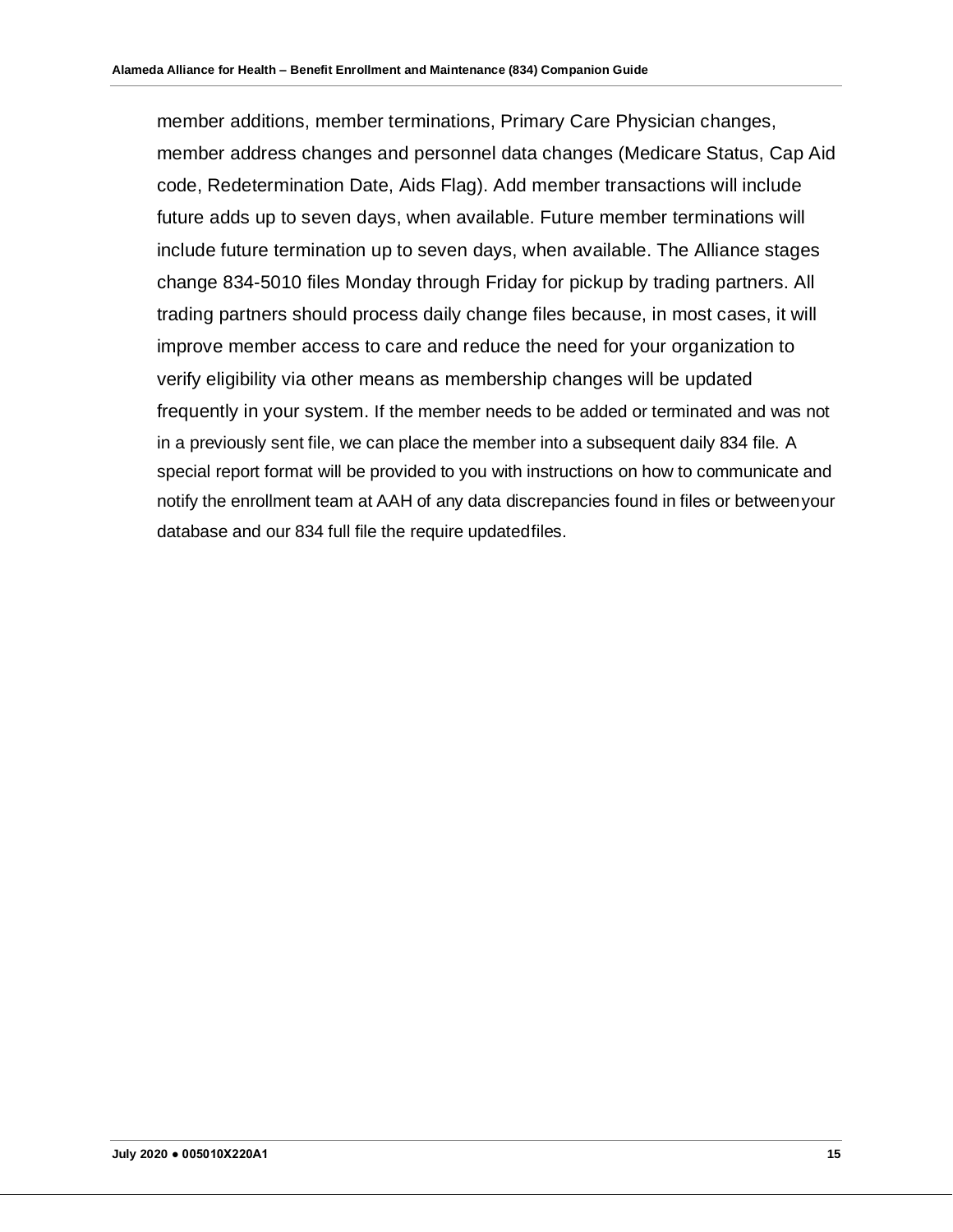# <span id="page-15-0"></span>**4.2 Example: 834 Full (reconciliation) file; Graphical representation of a sample de-identified enrollmentrecord.**

Note 1. The new, nine digit member ID is active since 1/1/2014 and is in Loop 2000, REF02, were REF01= 0F.

Note 2. The previous, legacy Alameda Alliance Member ID is 11-digits and will be provided in Loop 2300 REF01= ZZ and REF02 contains the 11-digit number. Warning; this legacy ID will eventually phase out of use.

| INS*Y*18*030*XN*A*B**AC                     |                                          |  |                                           |  |  |  |                                                                |  |
|---------------------------------------------|------------------------------------------|--|-------------------------------------------|--|--|--|----------------------------------------------------------------|--|
| REF*0F*000210007                            |                                          |  | AAH UNIQUE 9-DIGIT SUBSCRIBER (MEMBER ID) |  |  |  |                                                                |  |
| ←<br>REF*23*94377792A                       |                                          |  | <b>MCAL MEMBER CIN NUMBER</b>             |  |  |  |                                                                |  |
| REF*3H*01609621407051                       |                                          |  |                                           |  |  |  |                                                                |  |
| REF*DX*ALLIANCE<br>←                        |                                          |  |                                           |  |  |  | MEMBER NETWORK: KAISER, CFMG, CHCN ARE OTHER ALLIANCE NETWORKS |  |
| REF*F6*621407051M                           |                                          |  |                                           |  |  |  |                                                                |  |
| NM1*IL*1*BXX*CXXX*T                         |                                          |  |                                           |  |  |  |                                                                |  |
| PER*IP**HP*5XXXXXXXXX                       |                                          |  |                                           |  |  |  |                                                                |  |
| N3*1XXXXXXXXXXXXXXXXXXXX                    |                                          |  |                                           |  |  |  |                                                                |  |
| N4*AXXXXXX*CX*9XXXXXXXX**CY*ALAMEDA         |                                          |  |                                           |  |  |  |                                                                |  |
| DMG*D8*20000101*F                           |                                          |  |                                           |  |  |  |                                                                |  |
| LUI*LE*vi**7                                |                                          |  |                                           |  |  |  |                                                                |  |
| LUI*LE*vi**7                                |                                          |  |                                           |  |  |  |                                                                |  |
| NM1*31*1                                    |                                          |  |                                           |  |  |  |                                                                |  |
| N3*1XXXXXXXXXXXXXXXXXXXX                    |                                          |  |                                           |  |  |  |                                                                |  |
| N4*AXXXXXX*CX*9XXXXXXXX                     |                                          |  |                                           |  |  |  |                                                                |  |
| HD*030**AK*MCAL*IND                         |                                          |  |                                           |  |  |  |                                                                |  |
| DTP*348*D8*20000501                         |                                          |  |                                           |  |  |  |                                                                |  |
| $AMT*C1*0$                                  |                                          |  |                                           |  |  |  |                                                                |  |
| REF*1L*MCAL                                 |                                          |  | LINE OF BUSINESS: MCAL OR IHSS            |  |  |  |                                                                |  |
| REF*RB*60<br>$\leftarrow$                   | <b>MCAL CAP AID CODE</b>                 |  |                                           |  |  |  |                                                                |  |
| REF*ZZ*00000038001<br>↞                     |                                          |  | AAH LEGACY 11-DIGIT MEMBER ID;            |  |  |  |                                                                |  |
| $LX*1$                                      |                                          |  |                                           |  |  |  |                                                                |  |
| NM1*P3*2*BXXXXXXXXXXXX*****XX*1376575639*72 |                                          |  |                                           |  |  |  |                                                                |  |
| $LX*2$                                      |                                          |  |                                           |  |  |  |                                                                |  |
|                                             | NM1*P3*1*DXXXXXX*BXX****XX*1376575639*72 |  |                                           |  |  |  |                                                                |  |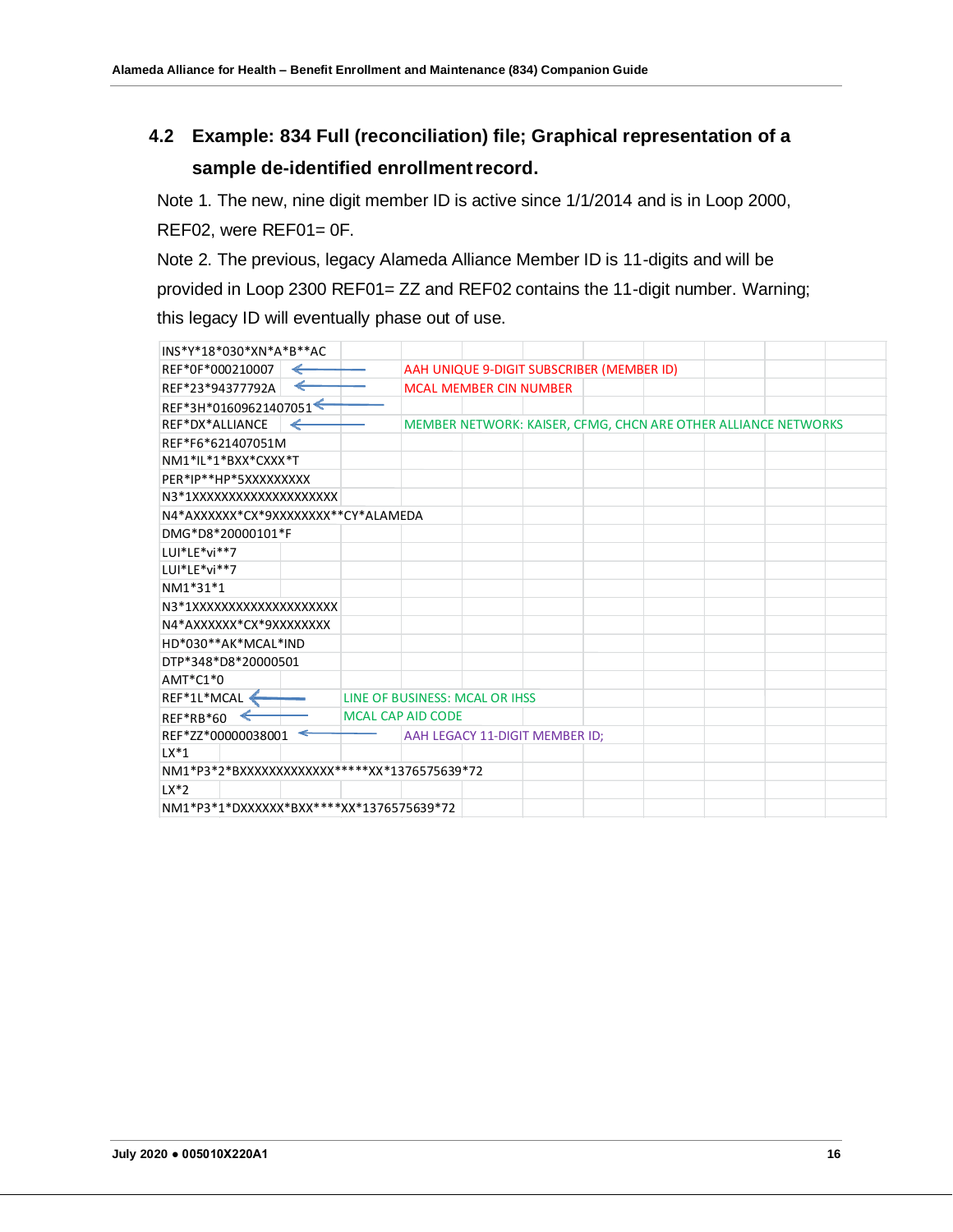## **4.3 Example of 834 de-identified change file record#1:**

## Change: -Terminated Member

<span id="page-16-0"></span>

| Loop |                                                   |  |                                                                                                                          |  |  |  |  |  |
|------|---------------------------------------------------|--|--------------------------------------------------------------------------------------------------------------------------|--|--|--|--|--|
|      | 2000 INS*Y*18* 024*07*A*E**AC                     |  | NS03 = '024' - Termination of the Subscriber (Member) in this Record; INS04 = '07' - Termination of Benefits والمستطيعين |  |  |  |  |  |
|      | REF*0F*000076158                                  |  |                                                                                                                          |  |  |  |  |  |
|      | REF*23*93837196A                                  |  |                                                                                                                          |  |  |  |  |  |
|      | NM1*IL*1*CXXXXX*KXXXXX                            |  |                                                                                                                          |  |  |  |  |  |
|      | PER*IP**HP*5XXXXXXXXX                             |  |                                                                                                                          |  |  |  |  |  |
|      | N3*3XXXXXXXXXXXXXXXXXX                            |  |                                                                                                                          |  |  |  |  |  |
|      | N4*OXXXXXX*CX*9XXXXXXXX**CY*ALAMEDA               |  |                                                                                                                          |  |  |  |  |  |
|      | DMG*D8*20000101*F**B                              |  |                                                                                                                          |  |  |  |  |  |
|      | LUI*LE*en**7                                      |  |                                                                                                                          |  |  |  |  |  |
|      | LUI*LE*en**7                                      |  |                                                                                                                          |  |  |  |  |  |
|      | NM1*31*1                                          |  |                                                                                                                          |  |  |  |  |  |
|      | N3*3XXXXXXXXXXXXXXXXXX                            |  |                                                                                                                          |  |  |  |  |  |
|      | N4*OXXXXXX*CX*9XXXXXXXX                           |  |                                                                                                                          |  |  |  |  |  |
|      | 2300 HD*024**HMO*MCAL*IND                         |  | HD01 = '024' - Termination of the Coverage for this Subscriber (Member)                                                  |  |  |  |  |  |
|      | 2300 DTP* 349*D8* 20150430                        |  | DTP01 - '349' - Termination Date; last date of coverage for which claims should be paid (through 11:59am on 4/30/2015)   |  |  |  |  |  |
|      | AMT*C1*0                                          |  |                                                                                                                          |  |  |  |  |  |
|      | REF*1L*MCAL                                       |  |                                                                                                                          |  |  |  |  |  |
|      | REF*RB*M1                                         |  |                                                                                                                          |  |  |  |  |  |
|      | $LX*1$                                            |  |                                                                                                                          |  |  |  |  |  |
|      | NM1*P3*2*MXXXXXXXXXXXXXXXXXX*****XX*1447395736*72 |  |                                                                                                                          |  |  |  |  |  |
|      |                                                   |  |                                                                                                                          |  |  |  |  |  |

## <span id="page-16-1"></span>**4.4 Example of 834 de-identified change file record#2:**

Change: Subscriber's (Member) Address

| Loop | Example Change File: Change of Subscriber's (Member) Address                                                                                                                               |  |  |  |  |  |                                                                                                             |  |  |  |  |  |  |
|------|--------------------------------------------------------------------------------------------------------------------------------------------------------------------------------------------|--|--|--|--|--|-------------------------------------------------------------------------------------------------------------|--|--|--|--|--|--|
|      | 2000 INS*Y*18*001*43*A*E**AC (Change of address', INS03 = '001' - Indicates a change to an existing subscriber's (member) record. INS04 - '43' - Reason for change is 'change of address'. |  |  |  |  |  |                                                                                                             |  |  |  |  |  |  |
|      | DEE*OE*OOOO49616                                                                                                                                                                           |  |  |  |  |  |                                                                                                             |  |  |  |  |  |  |
|      | REF*23*93297521E                                                                                                                                                                           |  |  |  |  |  |                                                                                                             |  |  |  |  |  |  |
|      | DTP*303*D8*20150610                                                                                                                                                                        |  |  |  |  |  | DTP01 = '303' - Maintenance effective date; the date the address change is effective.                       |  |  |  |  |  |  |
|      | NM1*IL*1*DXXXX*MXXXXXX*E                                                                                                                                                                   |  |  |  |  |  |                                                                                                             |  |  |  |  |  |  |
|      | PFR*IP**HP*5XXXXXXXXX                                                                                                                                                                      |  |  |  |  |  |                                                                                                             |  |  |  |  |  |  |
|      | N3*1XXXXXXXXXX                                                                                                                                                                             |  |  |  |  |  |                                                                                                             |  |  |  |  |  |  |
|      | N4*SXXXXXXXXX*CX*9XXXXXXXX**CY*SACRAMENT                                                                                                                                                   |  |  |  |  |  |                                                                                                             |  |  |  |  |  |  |
|      | DMG*D8*20000101*F**B                                                                                                                                                                       |  |  |  |  |  |                                                                                                             |  |  |  |  |  |  |
|      | LUI*LF*en**7                                                                                                                                                                               |  |  |  |  |  |                                                                                                             |  |  |  |  |  |  |
|      | LUI*LF*en**7                                                                                                                                                                               |  |  |  |  |  |                                                                                                             |  |  |  |  |  |  |
|      | NM1*31*1                                                                                                                                                                                   |  |  |  |  |  |                                                                                                             |  |  |  |  |  |  |
|      | N3*PXXXXXXXXXX                                                                                                                                                                             |  |  |  |  |  |                                                                                                             |  |  |  |  |  |  |
|      | N4*SXXXXXXXXX*CX*9XXXXXXXX                                                                                                                                                                 |  |  |  |  |  |                                                                                                             |  |  |  |  |  |  |
|      | 2300 HD*001**HMO*MCAL*IND                                                                                                                                                                  |  |  |  |  |  | HD01 = '001' - This maintenance type code indicates a change is made to update the members coverage.        |  |  |  |  |  |  |
|      | DTD*249*D9*20040601                                                                                                                                                                        |  |  |  |  |  |                                                                                                             |  |  |  |  |  |  |
|      | DTP*303*D8*20150610                                                                                                                                                                        |  |  |  |  |  |                                                                                                             |  |  |  |  |  |  |
|      | AMT*C1*0                                                                                                                                                                                   |  |  |  |  |  |                                                                                                             |  |  |  |  |  |  |
|      | RFF*1L*MCAL                                                                                                                                                                                |  |  |  |  |  |                                                                                                             |  |  |  |  |  |  |
|      | RFF*RB*K1                                                                                                                                                                                  |  |  |  |  |  |                                                                                                             |  |  |  |  |  |  |
|      | REF*ZZ*00040588801                                                                                                                                                                         |  |  |  |  |  |                                                                                                             |  |  |  |  |  |  |
|      | $LX*1$                                                                                                                                                                                     |  |  |  |  |  |                                                                                                             |  |  |  |  |  |  |
|      | 2310 NM1*P3*1******XX*1801960513*72<br>Loop 2310 - Informational only; provides the NPI of the Primary Care Provider; NM102 is Type 1; an individual                                       |  |  |  |  |  |                                                                                                             |  |  |  |  |  |  |
|      | $LX*2$                                                                                                                                                                                     |  |  |  |  |  |                                                                                                             |  |  |  |  |  |  |
|      | 2310 NM1*P3*2*KXXXXXXXXXXXX*****XX*1801960513*72                                                                                                                                           |  |  |  |  |  | Loop 2310 - Informational only; provides the NPI of the Assigned Facility; NM102 is Type 2; an organization |  |  |  |  |  |  |
|      |                                                                                                                                                                                            |  |  |  |  |  |                                                                                                             |  |  |  |  |  |  |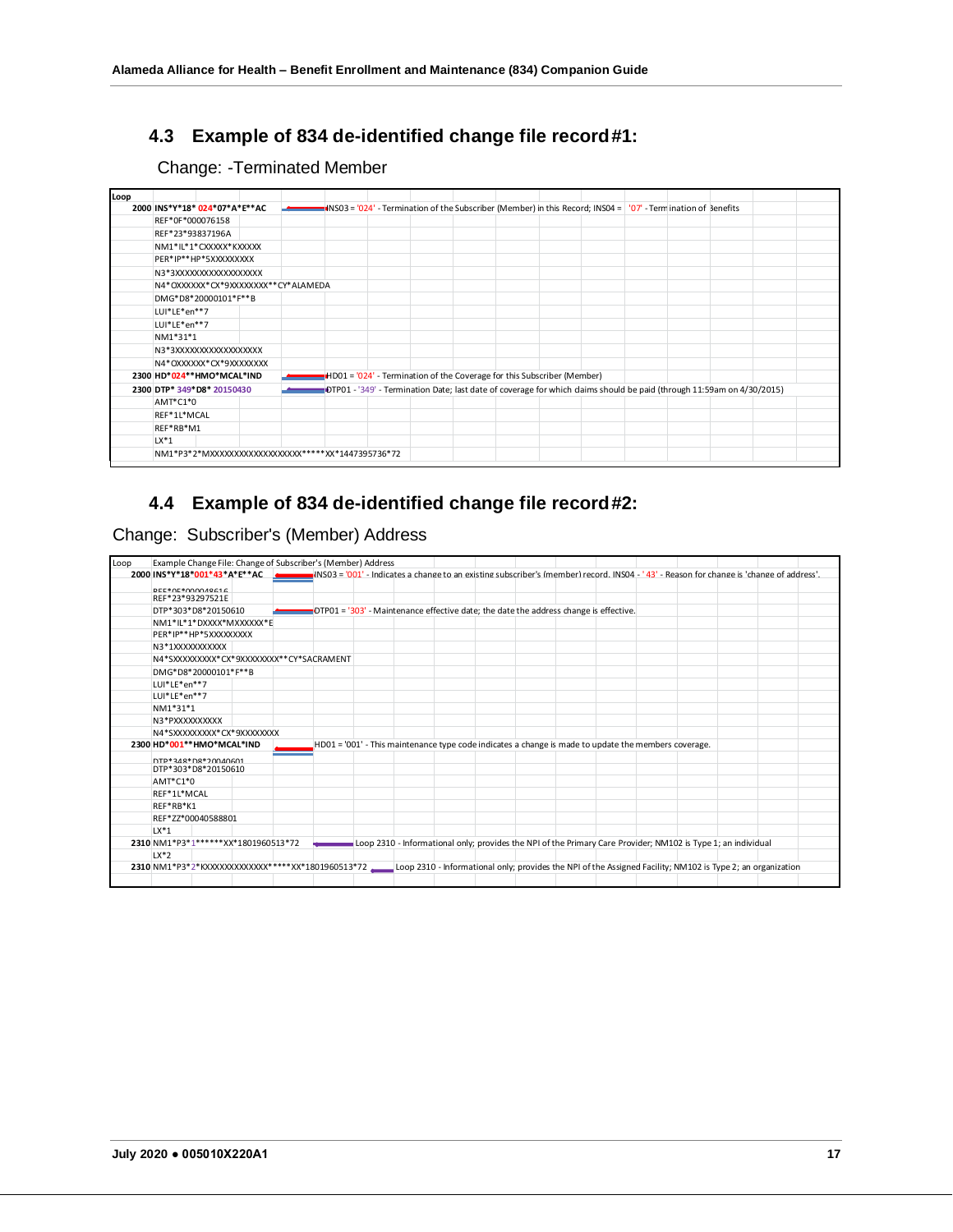## **4.5 Example of 834 de-identified change file record#3:**

<span id="page-17-0"></span>Change: Subscriber's (Member) Primary Identifying Elements: Name, DOB, or other ID's.

| Loop       |                                                   |  |  |                                                                                                                               |  |  |  |  |  |
|------------|---------------------------------------------------|--|--|-------------------------------------------------------------------------------------------------------------------------------|--|--|--|--|--|
|            |                                                   |  |  |                                                                                                                               |  |  |  |  |  |
|            | REF*0F*000136478                                  |  |  | b. INS04 - '25' - Reason is change in member's primary identifying elements (i.e. DOB, Name (first and/or last), other ID's). |  |  |  |  |  |
|            | REF*23*92354640A                                  |  |  |                                                                                                                               |  |  |  |  |  |
|            |                                                   |  |  |                                                                                                                               |  |  |  |  |  |
|            | NM1*IL*1*MXXXXXXX*MXXXXX                          |  |  |                                                                                                                               |  |  |  |  |  |
|            | PER*IP**HP*5XXXXXXXX                              |  |  |                                                                                                                               |  |  |  |  |  |
|            | N3*3XXXXXXXXXXXXXXXXXXXX                          |  |  |                                                                                                                               |  |  |  |  |  |
|            | N4*OXXXXXX*CX*9XXXXXXXX**CY*ALAMEDA               |  |  |                                                                                                                               |  |  |  |  |  |
|            | DMG*D8*20000101*F**B                              |  |  |                                                                                                                               |  |  |  |  |  |
|            | LUI*LE*en**7                                      |  |  |                                                                                                                               |  |  |  |  |  |
|            | LUI*LE*en**7                                      |  |  |                                                                                                                               |  |  |  |  |  |
|            | NM1*70*1*MXXXXXXXX*MXXXXX                         |  |  |                                                                                                                               |  |  |  |  |  |
|            | DMG*D8*20000101*F                                 |  |  |                                                                                                                               |  |  |  |  |  |
|            | NM1*31*1                                          |  |  |                                                                                                                               |  |  |  |  |  |
|            | N3*3XXXXXXXXXXXXXXXXXXXX                          |  |  |                                                                                                                               |  |  |  |  |  |
|            | N4*OXXXXXX*CX*9XXXXXXXX                           |  |  |                                                                                                                               |  |  |  |  |  |
|            | 2300 HD*001**HMO*MCAL*IND                         |  |  |                                                                                                                               |  |  |  |  |  |
|            | DTP*348*D8*20091201                               |  |  |                                                                                                                               |  |  |  |  |  |
|            | DTP*303*D8*20150610                               |  |  |                                                                                                                               |  |  |  |  |  |
|            | AMT*C1*0                                          |  |  |                                                                                                                               |  |  |  |  |  |
|            | REF*1L*MCAL                                       |  |  |                                                                                                                               |  |  |  |  |  |
|            | REF*RB*34                                         |  |  |                                                                                                                               |  |  |  |  |  |
|            | REF*ZZ*00018587801                                |  |  |                                                                                                                               |  |  |  |  |  |
| 2310A LX*1 |                                                   |  |  |                                                                                                                               |  |  |  |  |  |
|            | NM1*P3*1******XX*1356499149*72                    |  |  |                                                                                                                               |  |  |  |  |  |
|            | $LX*2$                                            |  |  |                                                                                                                               |  |  |  |  |  |
|            | 2310A NM1*P3*2*KXXXXXXXXXXXX*****XX*1356499149*72 |  |  |                                                                                                                               |  |  |  |  |  |

## <span id="page-17-1"></span>**4.6 Example of 834 de-identified change file record#4:**

Change: Subscriber's (Member) Personnel Data

| Loop |                                       |  |                               |                                                                                   |                                                                   |  |  |
|------|---------------------------------------|--|-------------------------------|-----------------------------------------------------------------------------------|-------------------------------------------------------------------|--|--|
|      | 2000 INS*Y*18*001*33*A*E**AC~         |  |                               | a. INS03 = '001'- Indicates a change to an existing subscriber's (member) record. |                                                                   |  |  |
|      |                                       |  |                               | b INICOA 1.331. Besson is chonge in momborie norsemeal data                       |                                                                   |  |  |
|      | REF*23*92946471F ~                    |  |                               | (i.e. Medicare Status Code (Loop 2000, INS06), Cap AID code (Loop 2300, REF*RB),  |                                                                   |  |  |
|      | DTP*303*D8*20140801~                  |  |                               | Redetermination Date (Loop 2300 DTP*300), AIDS Flag (Loop 2300, REF*XX1)).        |                                                                   |  |  |
|      | NM1*IL*1*CXXXXXXXXXXXX*HXXXXXX        |  |                               |                                                                                   |                                                                   |  |  |
|      | PER*IP**HP*5XXXXXXXXX~                |  |                               |                                                                                   |                                                                   |  |  |
|      | N3*3XXXXXXXXXXXXXXXXXXXXXXXXXX        |  |                               |                                                                                   |                                                                   |  |  |
|      | N4*FXXXXXX*CX*9XXXXXXXX**CY*ALAMEDA~  |  |                               |                                                                                   |                                                                   |  |  |
|      | DMG*D8*20000101*M**H~                 |  |                               |                                                                                   |                                                                   |  |  |
|      | $LUI*LE*es**7"$                       |  |                               |                                                                                   |                                                                   |  |  |
|      | $LUI*LE*es**7"$                       |  |                               |                                                                                   |                                                                   |  |  |
|      |                                       |  |                               |                                                                                   |                                                                   |  |  |
|      | N3*3XXXXXXXXXXXXXXXXXXXXXXXXXX        |  |                               |                                                                                   |                                                                   |  |  |
|      | N4*FXXXXXX*CX*9XXXXXXXX~              |  |                               |                                                                                   |                                                                   |  |  |
|      | 2300 HD*001**HMO*MCAL*IND~            |  |                               |                                                                                   |                                                                   |  |  |
|      | DTP*300*D8*20150801~                  |  | Loop 2300 - Information only: |                                                                                   |                                                                   |  |  |
|      | $n+2$                                 |  |                               |                                                                                   | future redetermination data of the Medi. Cal memberle eligibility |  |  |
|      | DTP*303*D8*20150610~                  |  |                               |                                                                                   |                                                                   |  |  |
|      | $AMT*C1*0^{\sim}$                     |  |                               |                                                                                   |                                                                   |  |  |
|      | REF*1L*MCAL~                          |  |                               |                                                                                   |                                                                   |  |  |
|      | REF*RB*H3~                            |  |                               |                                                                                   |                                                                   |  |  |
|      | $LX^*1$ ~                             |  |                               |                                                                                   |                                                                   |  |  |
|      | 2310A NM1*P3*1******XX*1801960513*72~ |  |                               |                                                                                   |                                                                   |  |  |
|      | $LX^*2^{\sim}$                        |  |                               |                                                                                   |                                                                   |  |  |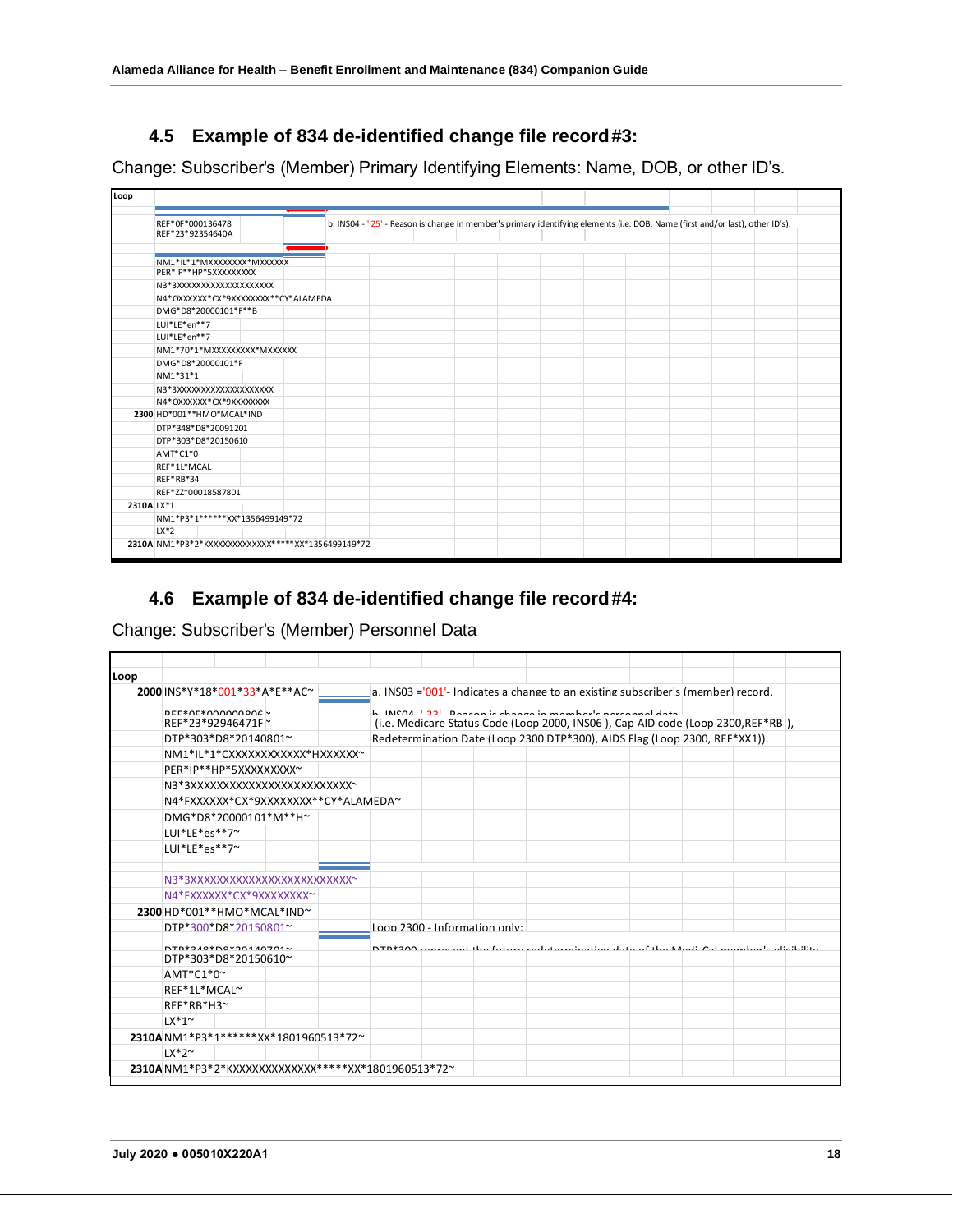## <span id="page-18-0"></span>**4.7 Example of Member Records with COB and 2700 Loops**

**Under development.**

# <span id="page-18-2"></span><span id="page-18-1"></span>**5 TI Change Summary**

| Version | Date       | Section(s) changed                                      | <b>Change Summary</b>                                                                                                                                                                                                                                                                                           |  |  |
|---------|------------|---------------------------------------------------------|-----------------------------------------------------------------------------------------------------------------------------------------------------------------------------------------------------------------------------------------------------------------------------------------------------------------|--|--|
| 1.0     | 10/19/2011 | <b>Initial Release</b>                                  | <b>Initial Release</b>                                                                                                                                                                                                                                                                                          |  |  |
| 1.1     | 10/26/2011 | Section 3, page 6                                       | ISA11 - A carat (^) will be used<br>and replaces the asterisk (*).                                                                                                                                                                                                                                              |  |  |
| 1.1     | 10/26/2011 | Section 3, page 7                                       | Maintenance reason code 26 has<br>been deleted.                                                                                                                                                                                                                                                                 |  |  |
| 1.2     | 11/07/2011 | Section 3, page 7                                       | Added Code 'D' is used when<br>coverage is only with Alliance<br>CompleteCare."                                                                                                                                                                                                                                 |  |  |
| 1.2     | 11/07/2011 | Section 3, page 7                                       | Added new relational segment<br>INS07: When INS05 is 'C', the<br>Alliance will only use '1 -<br>Termination of Employment' in this<br>element.                                                                                                                                                                  |  |  |
| 1.2     | 11/15/2011 | Section 3, page 8                                       | Replaced Note with "The Alliance<br>will report the Medicare<br>Identification Number (HIC)."                                                                                                                                                                                                                   |  |  |
| 1.2     | 11/16/2011 | Section 3,<br>page 10                                   | Replace Note with "The Alliance<br>will submit the member's assigned<br>primary care provider (P3) along<br>with his or her NPI. If two PCP's<br>are on record, we will provide both<br>in a repeat of this loop. The first<br>will be the group provider and the<br>second will be the secondary<br>provider." |  |  |
| 1.3     | 8/23/2012  | Section 3, page 8                                       | The Alliance will not send member<br>SSN number. This has been<br>deleted.                                                                                                                                                                                                                                      |  |  |
| 1.4     | 11/20/2013 | Section 3                                               | New member ID will be nine digits<br>and will be available 12/1/2013.                                                                                                                                                                                                                                           |  |  |
| 1.4     | 11/20/2013 | Section 3                                               | HFP line of business has been<br>absorbed by MediCal.                                                                                                                                                                                                                                                           |  |  |
| 1.5     | 2/10/2014  | Section 3                                               | Added REF*DX segment to inform<br>receiver of member's network.                                                                                                                                                                                                                                                 |  |  |
| 2.0     | 8/9/2015   | Section 3, loop 2000,<br>page 8                         | Remove HPMG from list of<br>networks.                                                                                                                                                                                                                                                                           |  |  |
| 2.0     | 8/9/2015   | HD04<br>Loop 2300<br>Plan Coverage<br>Description       | Remove 'ACC' - Alameda<br>Alliance Complete Care ended<br>12/31/2015                                                                                                                                                                                                                                            |  |  |
| 2.0     | 8/9/2015   | Loop 2300, DTP01,<br>Date Time Qualifier<br>303, page 9 | Clarified DTP qualifier 303 -<br>Maintenance Effective (designates<br>date of changes in Loop 2300; but<br>not when a member is added or<br>terminated (see Loop 2000)                                                                                                                                          |  |  |
| 2.0     | 8/9/2015   | Loop 2000, DTP01,<br>Date/Time Qualifiers,              | Clarified the logic of these<br>qualifiers in loop 2000:                                                                                                                                                                                                                                                        |  |  |